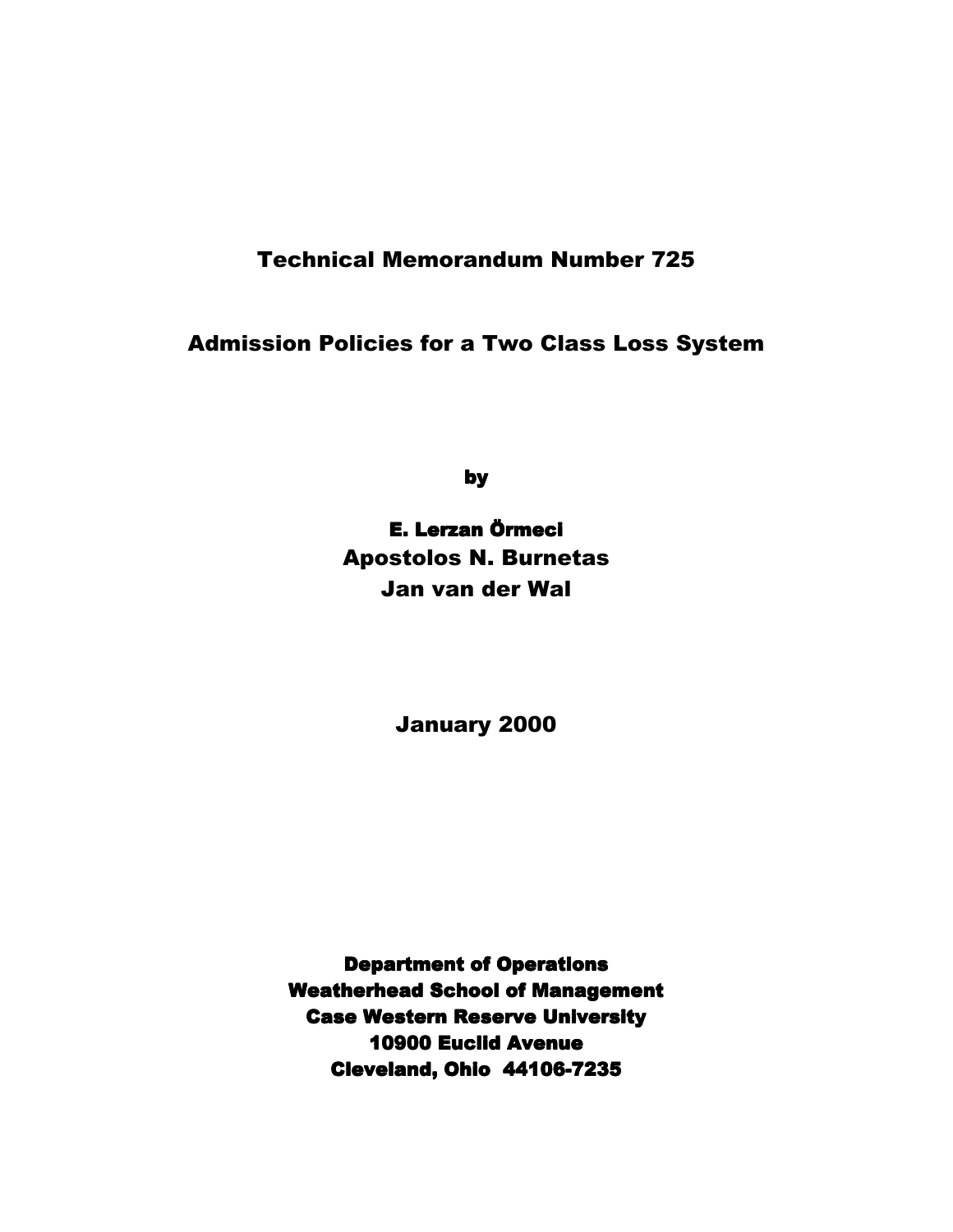# Admission Policies for a Two Class Loss System

E. Lerzan Örmeci, Apostolos Burnetas and Jan van der Wal

January 24, 2000

#### Abstract

We consider the problem of dynamic admission control in a Markovian loss queueing system with two classes of customers with different service rates and revenues. We establish the existence of optimal acceptance thresholds for both customer classes. We also show that under certain conditions there exists a preferred class. These results are valid under a Markov arrival process.

### 1 Introduction

Dynamic admission control strategies are of increasing importance as revenue management tools in service and manufacturing systems. In telecommunications and in particular in telephone service and support applications, such strategies are commonly used in order to increase flexibility in the allocation of resources among different customer types.

In a queueing context, a static admission rule specifies a priori whether each customer class is admitted for service, based on the revenue that customers of this class generate and their expected service requirements. This specification is made independently of the system state and is equivalent to determining whether one customer class is preferred over the other. On the other hand, a dynamic admission policy offers increased flexibility because it makes the decision of admitting an arriving customer contingent on the current level of congestion upon arrival, in addition to the customer's class. A dynamic admission policy is equivalent to a resource idling rule. Indeed, when a customer is not admitted for service, it is effectively decided to keep one or more servers idle in anticipation of future admission of more profitable customers who would otherwise be lost.

In this paper we consider the problem of dynamic admission control in a two class loss Markovian queueing system with different service rates for the two customer classes. We prove that an optimal admission policy can be generally described as follows. An arriving customer is admitted to the system if and only if the number of available servers exceeds a certain threshold, which depends on the number of customers of both classes already being served. In addition we develop a set of sufficient conditions which ensure that a customer class is "preferred", in the sense that its customers are always admitted if there are free servers, regardless of the system congestion level. Finally, we show via a counterexample that even when a preferred class exists, it is not necessarily characterized by the popular  $c\mu$  rule in the stochastic scheduling literature.

The model we study is a loss system with c identical parallel servers, no waiting room and two classes of customers. Class-i customers arrive according to a Poisson process with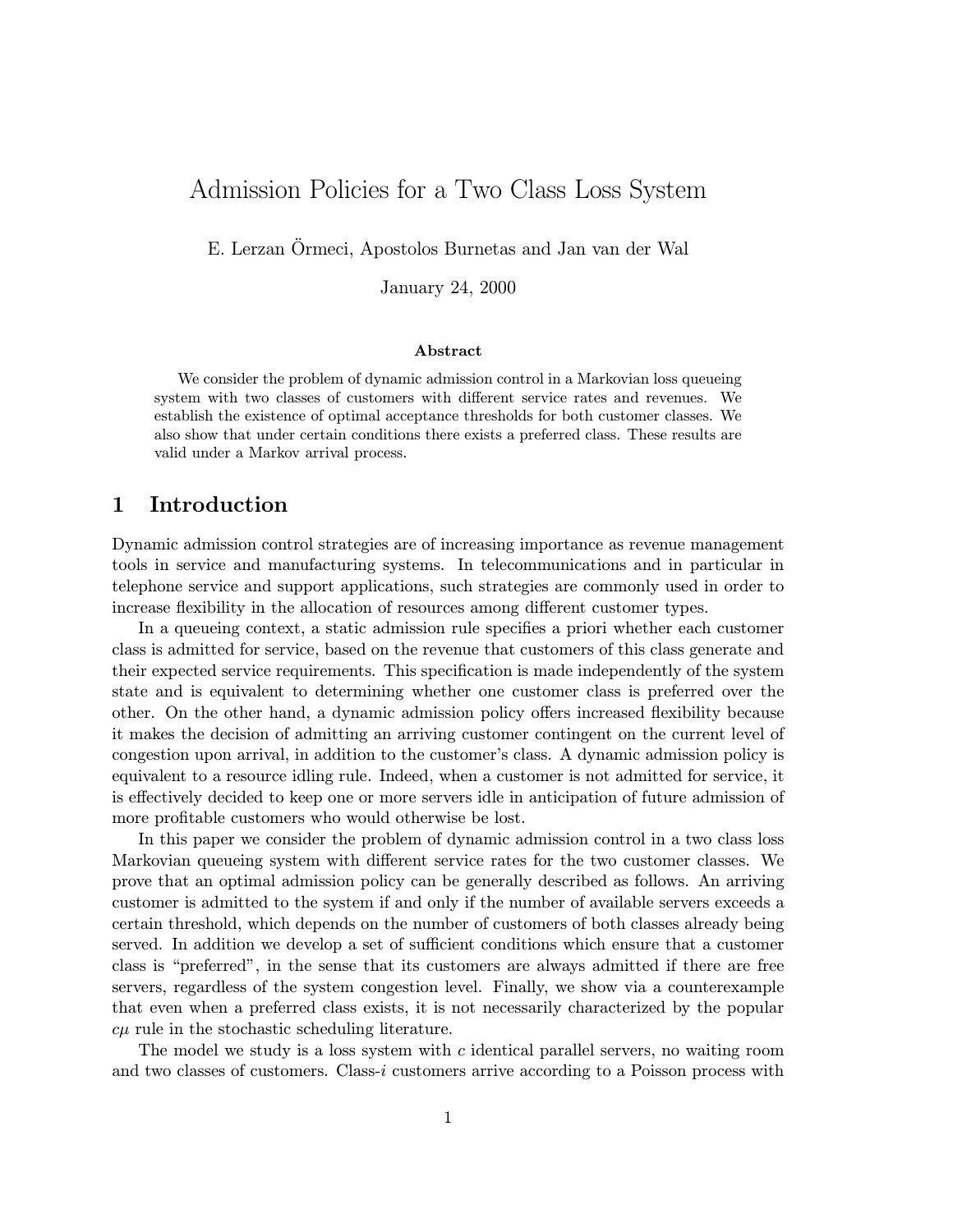rate  $\lambda_i$  and demand an exponential service time with mean  $1/\mu_i$ . If a class-i customer is admitted, a reward of  $r_i > 0$  is gained after his (her) service is finished. Our objective is to find dynamic admission policies that maximize the total expected discounted revenue over a finite or infinite horizon as well as the long-run average revenue.

A special case of the model described above, with  $\mu_1 = \mu_2$  and  $r_1 > r_2$ , is studied in Miller (1971), where the optimal policy is shown to accept class-1 customers whenever there is an idle server and to admit class-2 customers if and only if the total number of customers in the system is below a certain threshold. Thus, the optimal policy in Miller's work is a threshold type policy with a preferred class. Lippman & Ross (1971) analyze the optimal admission rule for a system with one server and no waiting room which receives offers from customers according to a joint service time and reward probability distribution (this model is usually referred to as the streetwalker's dilemma). Whenever the service times are exponential and rewards are fixed, this is also a special case of our model with  $c = 1$ . In both of these studies, there exists a preferred class which is determined by the  $r\mu$  rule, the equivalent of the  $c\mu$  rule in these systems. Recall that the  $c\mu$  rule gives priority to the class with the highest average cost rate,  $c_i\mu_i$ , where  $c_i$  is the holding cost and  $\mu_i$  is the service rate of class-i customers, so this class is preferred over the others. With the objective of maximizing revenue, this rule translates to the  $r\mu$  rule, since the quantity equivalent to  $c_i\mu_i$ is the average profit rate of class-i customers,  $r_i\mu_i$ . The results of these two studies suggest that in our model, too, the  $r\mu$  rule may determine the preferred class. However, this is not the case in general, as we see with a counterexample in Section 5. It should be noted that the term "preferred" is used here to denote a class whose customers are always admitted to the system when there is at least one free server, so that there can be no preferred class at all or there can be more than one preferred class. This terminology reflects the preferential treatment that a class may enjoy in the sense that it is never rejected unless the system is full. It is therefore a global state independent property. With a different service rate and reward for each class, it is not clear whether a preferred class exists and, if it does, how to determine it. One additional difficulty stems from the fact that availability of jobs is also of concern since we have a loss system. Thus, the arrival rates also affect the determination of preferred class(es).

We can see that each class has its own advantage and disadvantage for being a preferred class. The strength of class-1 customers is the steady returns they bring to the system because of the longer service times: Consider a firm which has two kinds of jobs, one of which brings \$1,000 profit each month for 12 months and the other with a profit of \$1,200 per month for only 3 months. The possibility that the firm will have no job after 3 months works in favor of the longer duration job. We show that under certain conditions, a preferred class exists, and under a stronger set of conditions, the preferred class is determined by the  $r\mu$  rule.

We prove the existence of an optimal admission policy that is characterized by acceptance thresholds for both classes. Specifically, for class-2 customers, there exist thresholds such that the optimal policy accepts class-2 customers only if the number of class-1 customers in the system is less than a specified threshold, and rejects otherwise. The thresholds depend on the number of class-2 customers already in the system. The admission policy for class-1 customers can be described similarly. We also show monotonicity of thresholds under very restrictive conditions.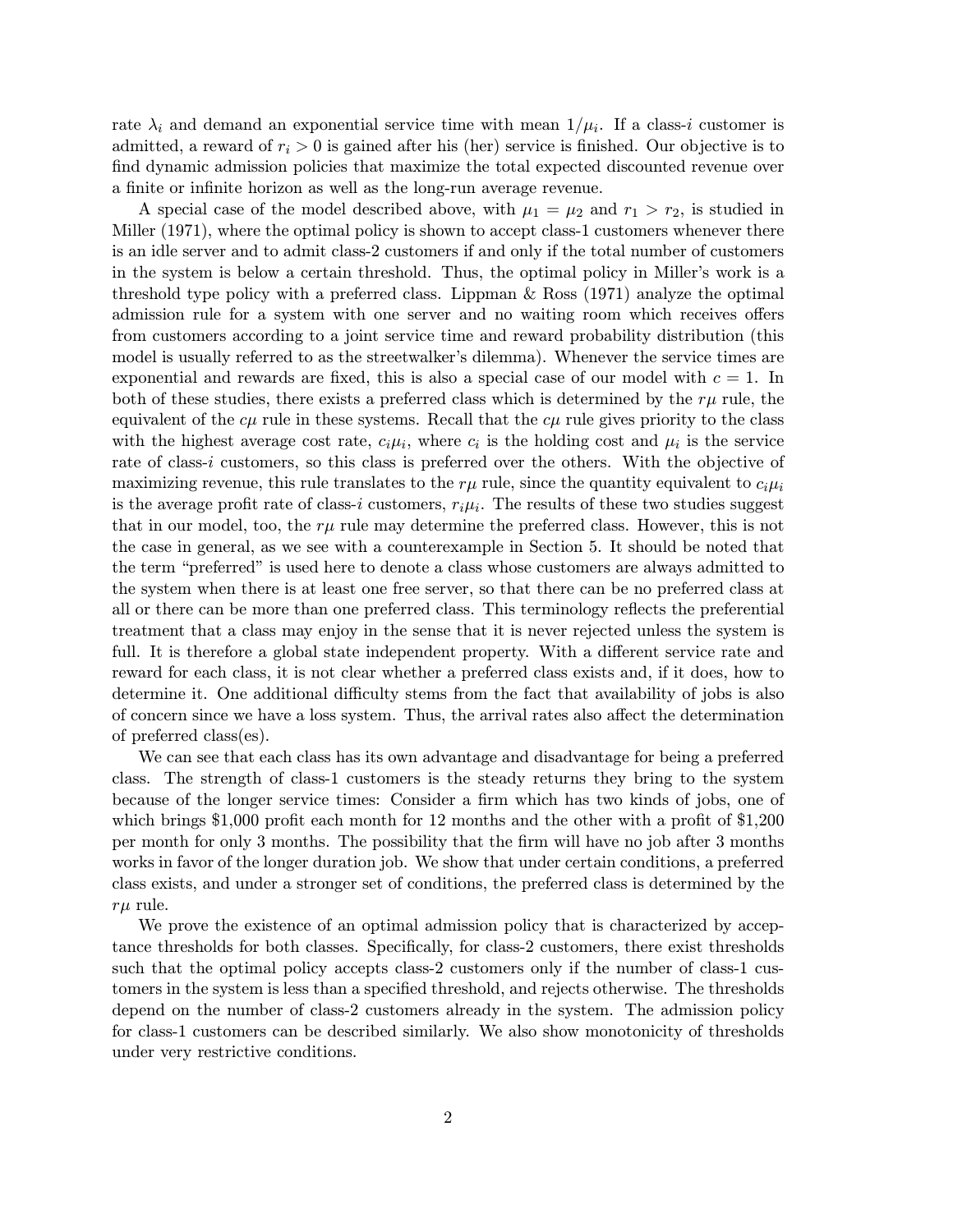We finally establish that the above results are still valid under a Markov arrival process (MAP), which is shown to approximate any independent arrival process arbitrarily closely in Asmussen & Koole (1993).

There has been an increasing interest in multiclass loss networks due to the growth of telecommunications systems. Admission control is a main focus of research on loss networks (see Chapter 4 of Ross (1995) for a comprehensive review). The work in this area is usually directed towards analyzing certain classes of policies (e.g., coordinate convex policies, trunk reservation policies), although there are studies that address the issue of the optimal policy directly such as Miller (1971) and Lippman & Ross (1971). More recently, Ku & Jordan (1997) consider two stations in tandem, each with no waiting room and parallel servers. Carrizosa, Conde & Munoz-Marquez (1998) present an optimal static control policy for acceptance/rejection of k classes in an  $M/G/c/c$  queue. In all these studies, there exists a preferred class which is determined by a variation of the  $c\mu$  rule. The  $c\mu$  rule has been shown to be optimal in various queueing systems, see e.g., Baras, Dorsey & Makowski (1985), Buyukkoc, Varaiya & Walrand (1985), Varaiya, Walrand & Buyukkoc (1985).

This paper is organized as follows: In the next section, we develop a Markov Decision Process (MDP) model for the system described above. In Section 3 we prove the existence of an optimal threshold policy. In Section 4 we present sets of sufficient conditions for each class to be preferred. Section 5 discusses the issues regarding to preferred classes, and includes a counterexample to the  $r\mu$  rule. In Section 6 we show that under certain conditions the optimal acceptance thresholds have intuitive monotonicity properties. Section 7 discusses extensions.

### 2 Markov Decision Model of the System

#### 2.1 Discrete time model of the system

The original process of the system described above evolves in continuous time. All the interarrival times as well as the service times are exponential. Furthermore, we interpret discounting as exponential failures, i.e., the system closes down in an exponentially distributed time with rate  $\beta$  (for the equivalence of the process with discounting and the process without discounting but with an exponential deadline, see e.g., Walrand (1988)). Thus, the state of the system can be described by  $x = (x_1, x_2)$ , where  $x_i$  is the number of class-i customers in the system. If the system is in state x, an arrival of class j will occur with a rate of  $\lambda_i$ , a class-i customer will depart from the system with a rate of  $x_i\mu_i$  and the system will close down with no further return with rate  $\beta$ . We can build a discrete time equivalent of this system by using uniformization: First, we assume, without loss of generality,  $\mu_1 < \mu_2$ ; note that the case  $\mu_1 = \mu_2$  was covered by Miller (1971). Then, the maximum possible rate out of any state, say A, is  $\lambda_1 + \lambda_2 + c\mu_2 + \beta$ . Now, if the system is in state  $x$ , a potential transition will occur with rate  $A$ , and the actual transition will be a class-j arrival with probability  $\lambda_j/A$ , a class-i service completion with probability  $x_i\mu_i/A$ , a "fictitious" service completion, which does not change the state of the system, with probability  $(c\mu_2 - x_1\mu_1 - x_2\mu_2)/A$ , and finally the system will close down with probability  $\beta/A$ . We observe the state of the system at each instant of a potential transition, so in every exponentially distributed time with rate  $A$ , and the above probabilities give the actual transition of the system. Thus, the discrete times correspond to the number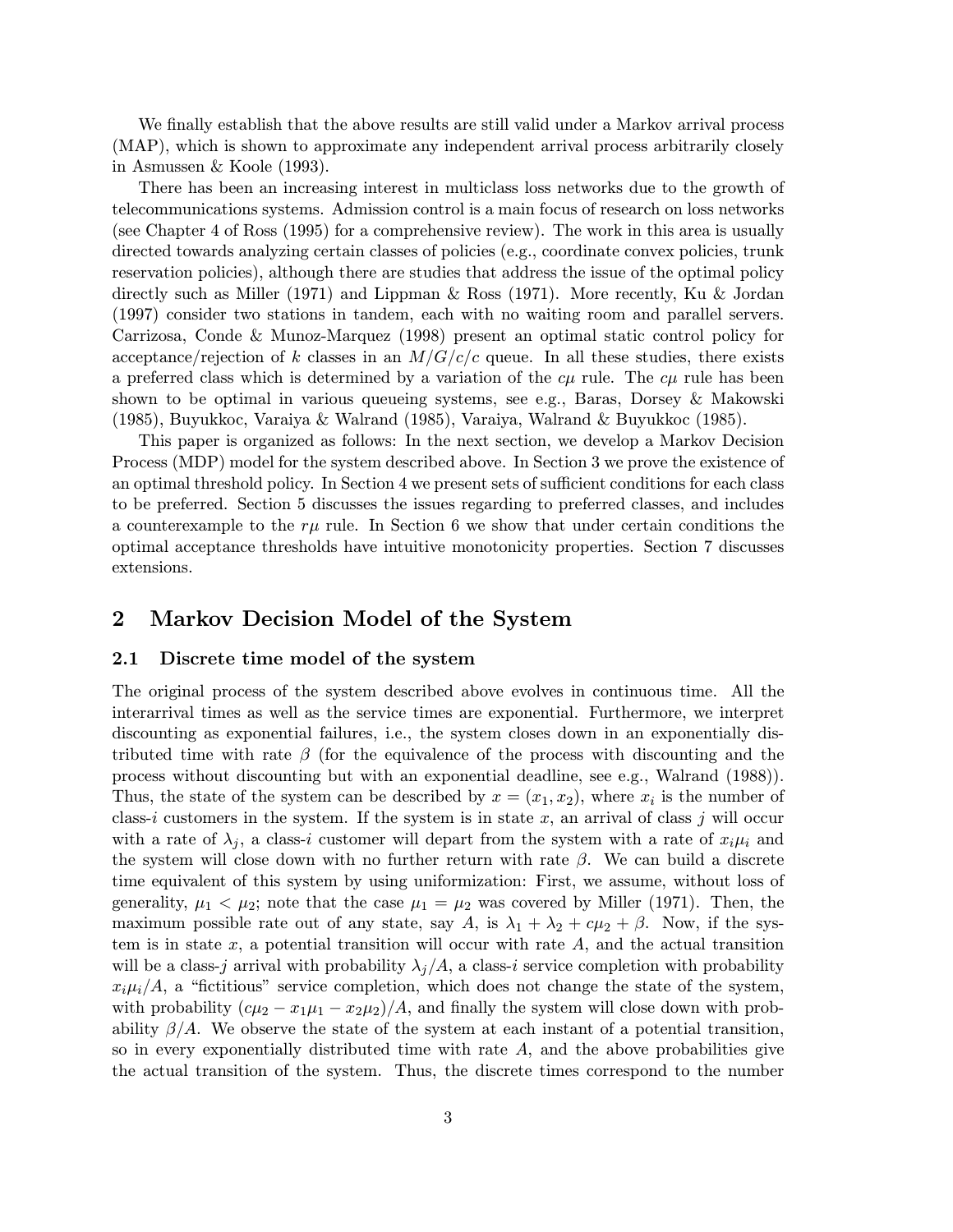of remaining potential transitions. Now, we can use normalization as well, so that we can assume, using the appropriate time scale,  $A = 1$ . Then the system will be observed in exponentially distributed intervals with mean 1, and, as described before, there will be an arrival with probability  $\lambda_1 + \lambda_2$  and a potential service completion with probability  $c\mu_2$ .

The assumption  $\mu_1 < \mu_2$  implies that class-1 customers are "slow" customers. We use this assumption quite often to couple the service times of class-1 and class-2 customers. If we want to couple service times of a certain class-1 customer, say  $d_1$ , and a class-2 customer, say  $d_2$ , we let  $\xi$  be a uniformly distributed random variable in  $(0, 1)$ , and we generate the service times of  $d_1$  and  $d_2$  using the same  $\xi$ , so customer  $d_2$  leaves earlier than customer  $d_1$ leaves with probability 1. In terms of discrete time, this translates to the following: Both customers leave the system with probability  $\mu_1$ , and a class-2 customer departs from the system with probability  $\mu_2 - \mu_1$  leaving the coupled class-1 customer in the system. Thus, coupling never allows a coupled class-1 customer to leave the system while the coupled class-2 customer is still there.

We define the state of the system in the discrete time MDP including the last event occurred: If there is a potential service completion, we denote the system state by  $x =$  $(x_1, x_2)$ , where  $x_i$  is the number of class-i customers. If there is a class-j arrival, then the state is  $(x; j)=(x_1, x_2; j)$  so that there are  $x_i$  class-i customers in the system and a class-j customer has just arrived. Distinguishing the last event occurred in the state of the system is quite artificial, but it reflects the consequences of actions more clearly, as we see from the optimality equations given in the next subsection. Note that we always have  $x_1 + x_2 \leq c$ and the actions are defined only for the states corresponding to an arrival.

#### 2.2 Markov decision model for finite horizon

Let  $u_n(x)$   $(v_n(x;j))$  be the maximal expected  $\beta$ -discounted reward for the system starting in state x  $((x, j))$  when n observation points remain in the horizon. Let S be the set on which  $u_n$ 's are defined, i.e.,  $S = \{x : x_1 + x_2 \le c\}$ . We define  $a_n(x; j)$  as the optimal action in state  $(x, j)$  when there are n more transitions.  $a_n(x, j)$  is set to 1 if it is optimal to accept the arriving customer of class  $j$  and to 0 otherwise. Now we present the optimality equations. Setting  $e_j$  as the vector which has a 1 at the *j*th coordinate, and 0 elsewhere, we have the following for  $x_1 + x_2 < c$ :

$$
v_n(x;j) = \max\{u_n(x+e_j), u_n(x)\} \quad \text{for } j = 1, 2
$$
\n
$$
u_{n+1}(x) = x_1\mu_1 r_1 + x_2\mu_2 r_2 + \lambda_1 v_n(x; 1) + \lambda_2 v_n(x; 2) +
$$
\n
$$
x_1\mu_1 u_n(x-e_1) + x_2\mu_2 u_n(x-e_2) +
$$
\n
$$
(c\mu_2 - x_1\mu_1 - x_2\mu_2)u_n(x),
$$
\n(1)

and for  $x_1 + x_2 = c$ ,  $a_n(x; 1) = a_n(x; 2) = 0$  and so

$$
v_n(x; 1) = v_n(x; 2) = u_n(x),
$$

where  $u_n(-1, x_2) = u_n(0, x_2)$  and  $u_n(x_1, -1) = u_n(x_1, 0)$ . If the last event occurred is a class-j arrival, which happens with probability  $\lambda_j$ , (s)he is either accepted so that the system moves to the state  $x + e_j$ , or rejected, which keeps the system in the same state x. If a class-i customer finishes his service, with probability  $x_i\mu_i$ , the system state changes to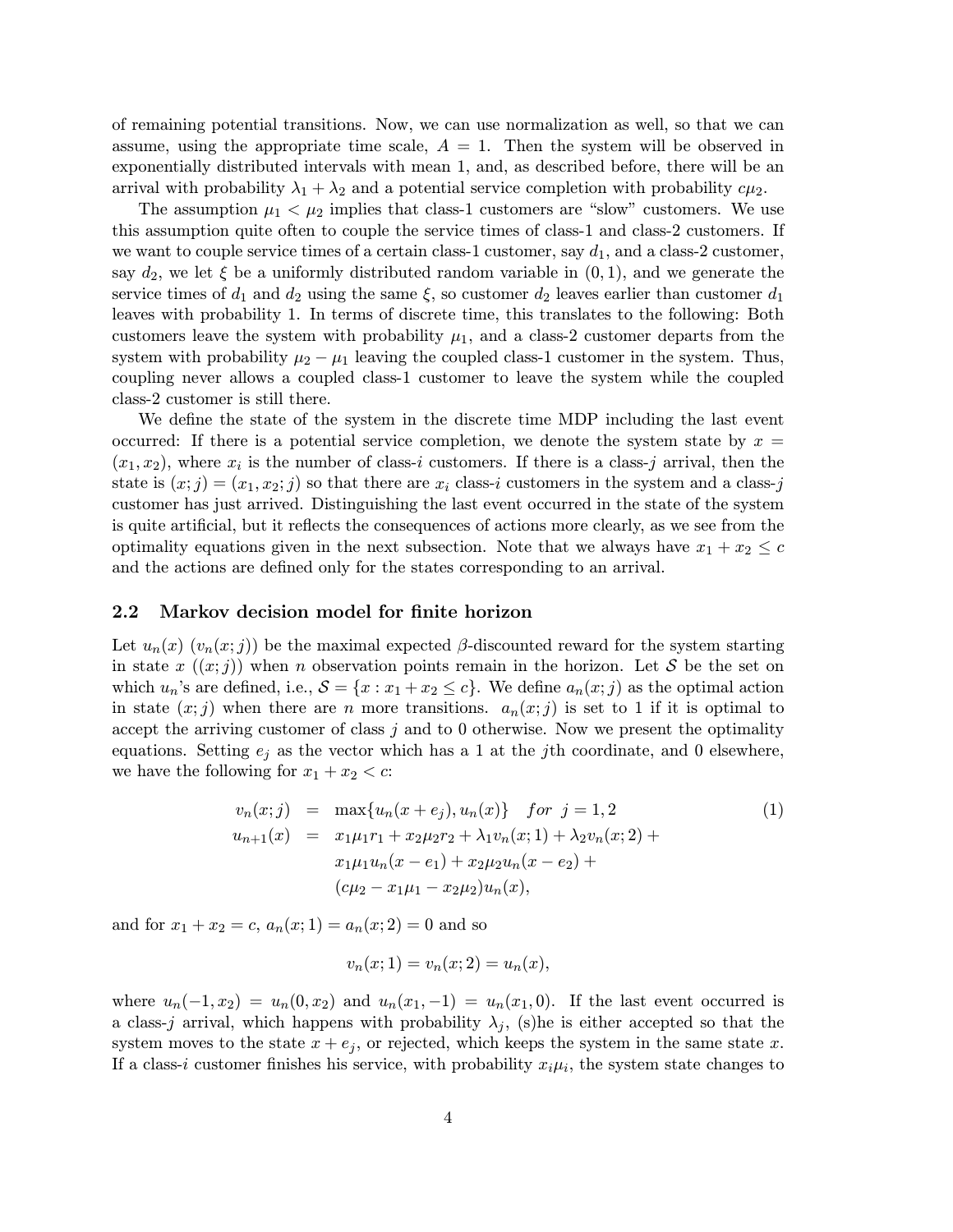$x-e_i$  with a reward of  $r_i$ . The "fictitious" service completions, which occur with probability  $c\mu_2 - x_1\mu_1 - x_2\mu_2$ , affect neither the state nor the total reward of the system. Finally, if the system closes down, with probability  $\beta$ , the system receives no more reward.

### 2.3 Infinite horizon models

We prove all our results for the objective of maximizing total expected  $\beta$ -discounted reward for a finite number of transitions,  $n$ , including the "fictitious" transitions due to the "fictitious" service completions. Thus, "finite" horizon problems are pseudo finite problems. They provide the powerful tool of induction to prove our results for all  $n$ , which allows us to consider the infinite horizon problems: All the results proven for finite  $n$  are true for the limit  $n \to \infty$ , so the corresponding conclusions are valid when total expected  $\beta$ -discounted reward over an infinite horizon is maximized. Moreover, since the state space and the action space in each state are finite and the results hold for all  $\beta$ , including  $\beta = 0$ , we have the same conclusions for maximizing the long-run average reward. Here, we note that for the results regarding to the preferred class, we specify the initial value function  $u_0$  in such a way that the rewards of customers, who are still in the system at  $n = 0$ , are collected even if their services have not been finished. Of course, this makes no difference in the optimal policy for infinite horizon problems.

We define  $v(x; j)$   $(u(x))$  as the maximal expected  $\beta$ -discounted reward for the system starting in state  $(x; j)(x)$  over an infinite horizon. Thus, for  $\beta > 0$ , we have:

$$
v(x;j) = \lim_{n \to \infty} v_n(x;j)
$$
  

$$
u(x) = \lim_{n \to \infty} u_n(x)
$$

 $a(x; j)$  is the corresponding action in state  $(x; j)$  so that  $a(x; j) = 1$  if the customer is accepted and  $a(x; j) = 0$  otherwise. For  $\beta = 0$ ,  $u(x) \rightarrow \infty$ , so we need to consider the relative value functions and the gain in the usual MDP formulation.

#### 2.4 Effect of an additional customer

We choose to serve a customer, if both rejecting and accepting him (her) is optimal. Then, from equation (1), it is easy to see that

$$
a_n(x;j) = 1 \quad \Longleftrightarrow \quad 0 \le u_n(x+e_j) - u_n(x).
$$

We can interpret the difference  $u_n(x + e_j) - u_n(x)$  as the benefit of the system due to an additional class-j customer in state x when there are n more transitions. Then, the optimal policy accepts a class-j customer only if the benefit (s)he brings to the system is positive. These differences play a crucial role in determining preferred class(es). Therefore, we define  $D_n(ij)(x)$  as the difference in the total expected discounted rewards between system 1 and system 2 if system 1 starts in state  $x$  'plus' one class-i job and system 2 starts in x plus a class-j job, where  $j = 0$  means that system 2 is in state x, i.e., there is no additional customer. We, occasionally, drop the arguments  $x$  and  $n$  later on, when there is no danger of confusion in the reference. The four  $D_n(ij)$  functions of interest are  $D_n(10)$ ,  $D_n(20)$ ,  $D_n(12)$  and  $D_n(21)$ . It is easy to see that  $D_n(10)(x) = u_n(x+e_1) - u_n(x)$ ,  $D_n(20)(x) = u_n(x + e_2) - u_n(x)$  and  $D_n(12)(x) = -D_n(21)(x) = u_n(x + e_1) - u_n(x + e_2)$ .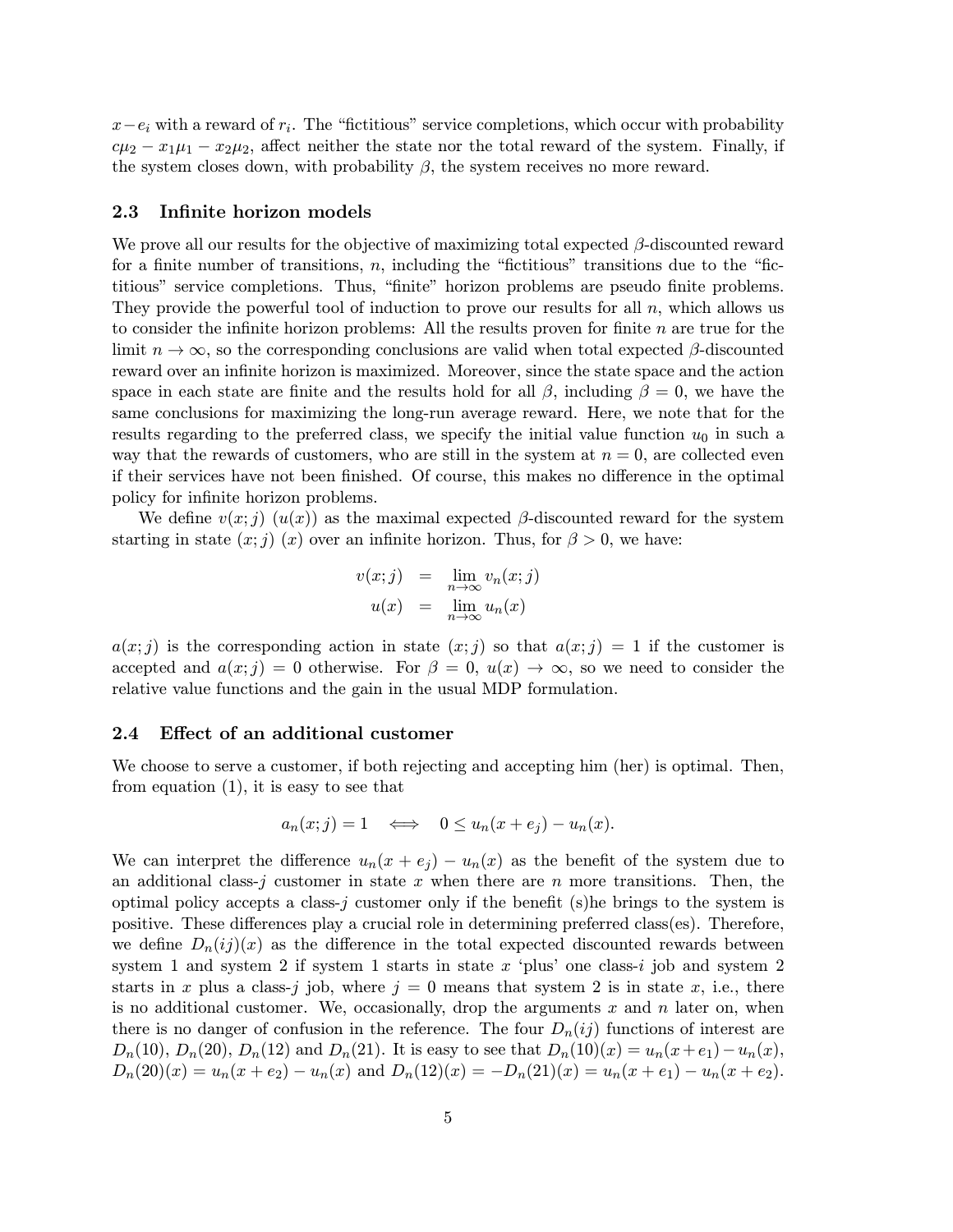Hence, the difference  $D_n(i0)(x)$  corresponds to the net benefit of the system due to an additional class-i customer in state x when there are n more transitions, whereas  $D_n(12)(x)$ is the net benefit of the system when a class-1 customer already in the system is changed to a class-2 customer in state  $x + e_1$ .

Now, we can identify a preferred class in terms of  $D_n(ij)$ 's. First, we note that  $a_n(x;j)$ 1 if and only if  $0 \leq D_n(j0)(x)$ . Then, if  $D_n(j0)(x) \geq 0$  for all  $x \in \mathcal{S}$ , class-j customers are preferred; since if the net benefit of accepting a class-j customer is non-negative for all states, then class  $j$  is a preferred class.

#### 2.5 A remark on rewards

In this model, we have considered only the rewards collected at the end of service. Rejection costs, say  $b_i$ , which are incurred at the time of the arrival of a rejected customer can be incorporated in the model by redefining the reward  $r_i$  as  $r_i + \frac{\mu_i + \beta}{\mu_i} b_i$  due to the discounting. For a more general system with both rejection costs,  $b_i$ , and rewards,  $r_i$ , one can refer to the thesis Ormeci (1998), where all the equivalent results of this paper are stated with a more complicated notation, although the methods of proofs with or without rejection costs are the same.

The present value of the reward brought by a class-i customer is  $\frac{r_i\mu_i}{\mu_i+\beta}$  due to the discounting. We refer to this quantity as the immediate reward of a class-i customer and denote it by  $R_i$ . Thus,  $r_i$  is the value of the reward in the end of service, whereas  $R_i$  is its value in the beginning of the service. Another quantity of interest is the average reward of a class-i customer,  $r_i\mu_i$ .

### 3 Existence of an optimal threshold policy

In this section we show that there exists an optimal policy which can be determined by optimal thresholds. For this, we prove that the value functions,  $u_n$ 's, satisfy the following monotonicity for all  $n$  whenever  $u_0$  does.

**Lemma 1** For all x with  $x_1 + x_2 + 2 \leq c$  (or equivalently for all  $x + e_1 + e_2 \in S$ ):

$$
u_n(x) - u_n(x + e_2) - u_n(x + e_1) + u_n(x + e_1 + e_2) \le 0 \quad \forall n \ge 1,
$$
 (2)

whenever the inequality is true for  $n = 0$ .

**Proof.** Assume that  $u_0$  satisfies the above inequality. Note that many functions satisfy this inequality including  $u_0(x) = 0$  for all x and  $u_0$  given by equation (3). We prove the statement by induction on the number of remaining transitions, so assume:

$$
u_n(x) - u_n(x + e_2) - u_n(x + e_1) + u_n(x + e_1 + e_2) \le 0 \quad \forall x + e_1 + e_2 \in \mathcal{S}
$$

We first show that the  $v_n(.; j)$ 's also satisfy this monotonicity, so let  $\delta_j$  be such that:

$$
\delta_n(j) = v_n(x;j) - v_n(x + e_2;j) - v_n(x + e_1;j) + v_n(x + e_1 + e_2;j).
$$

We consider the four possible cases due to actions  $a_n(x; 1)$  and  $a_n(x+e_1+e_2; 1)$  upon class-1 arrivals: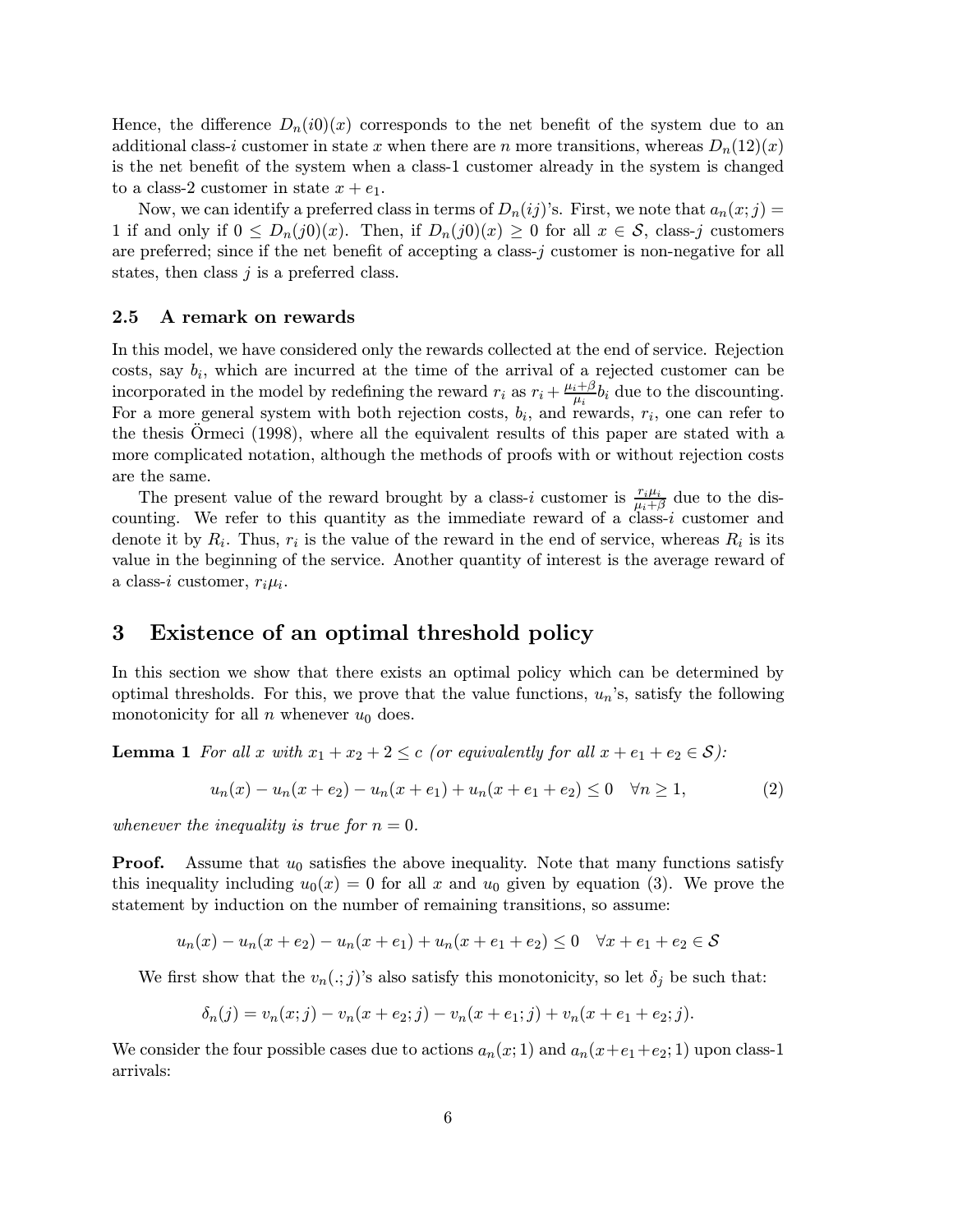**Case I:**  $a_n(x; 1) = a_n(x + e_1 + e_2; 1) = 0$ 

$$
\delta_n(1) \leq u_n(x) - u_n(x + e_2) - u_n(x + e_1) + u_n(x + e_1 + e_2) \leq 0
$$

where the first inequality follows from the case assumptions and the optimality of the  $v_n$ 's and the second one from the induction hypothesis.

**Case II:**  $a_n(x; 1) = 1$  and  $a_n(x + e_1 + e_2; 1) = 0$ 

$$
\delta_n(1) \leq u_n(x+e_1) - u_n(x+e_2+e_1) - u_n(x+e_1) + u_n(x+e_1+e_2) = 0
$$

where the inequality follows from the case assumptions and the optimality of the  $v_n$ 's.

**Case III:**  $a_n(x; 1) = 0$  and  $a_n(x + e_1 + e_2; 1) = 1$ 

$$
\delta_n(1) \leq u_n(x) - u_n(x + e_2) - u_n(x + 2e_1) + u_n(x + 2e_1 + e_2)
$$
  
=  $u_n(x) - u_n(x + e_2) - u_n(x + e_1) + u_n(x + e_1 + e_2)$   
+  $u_n(x + e_1) - u_n(x + e_1 + e_2) - u_n(x + 2e_1) + u_n(x + 2e_1 + e_2)$   
 $\leq 0$ 

where the first inequality is true due to the case assumptions and the optimality of the  $v_n$ 's and the second one due to the induction hypothesis.

**Case IV:**  $a_n(x; 1) = 1$  and  $a_n(x + e_1 + e_2; 1) = 1$ 

$$
\delta_n(1) \leq u_n(x+e_1) - u_n(x+e_1+e_2) - u_n(x+2e_1) + u_n(x+2e_1+e_2) \leq 0
$$

where the first inequality is true due to the case assumptions and the optimality of the  $v_n$ 's and the second one due to the induction hypothesis.

The  $v_n(x; 2)$ 's can be proved to satisfy inequality (2) in a similar way. Thus, we can consider  $u_{n+1}$ :

$$
u_{n+1}(x) - u_{n+1}(x + e_2) - u_{n+1}(x + e_1) + u_{n+1}(x + e_1 + e_2)
$$
  
=  $\lambda_1$  [ $v_n(x; 1) - v_n(x + e_2; 1) - v_n(x + e_1; 1) + v_n(x + e_1 + e_2; 1)$ ]  
+  $\lambda_2$  [ $v_n(x; 2) - v_n(x + e_2; 2) - v_n(x + e_1; 2) + v_n(x + e_1 + e_2; 2)$ ]  
+  $x_1\mu_1$  [ $u_n(x - e_1) - u_n(x + e_2 - e_1) - u_n(x) + u_n(x + e_2)$ ]  
+  $\mu_1$  [ $u_n(x) - u_n(x + e_2) - u_n(x) + u_n(x + e_2)$ ]  
+  $x_2\mu_2$  [ $u_n(x) - u_n(x) - u_n(x + e_1 - e_2) + u_n(x + e_1)$ ]  
+  $\mu_2$  [ $u_n(x) - u_n(x) - u_n(x + e_1) + u_n(x + e_1)$ ]  
+  $\alpha$  [ $u_n(x) - u_n(x + e_2) - u_n(x + e_1) + u_n(x + e_1 + e_2)$ ]  
+  $\alpha$  [ $u_n(x) - u_n(x + e_2) - u_n(x + e_1) + u_n(x + e_1 + e_2)$ ]  
 $\leq$  0

where  $\alpha = c\mu_2 - (x_1 + 1)\mu_1 - (x_2 + 1)\mu_2$ . The first two terms are less than or equal to 0 since  $\delta_n(j) \leq 0$ , the third, fifth and seventh terms are also non-positive by the induction hypothesis whereas the fourth and sixth terms are 0. Thus, the value functions,  $u_n$ , satisfy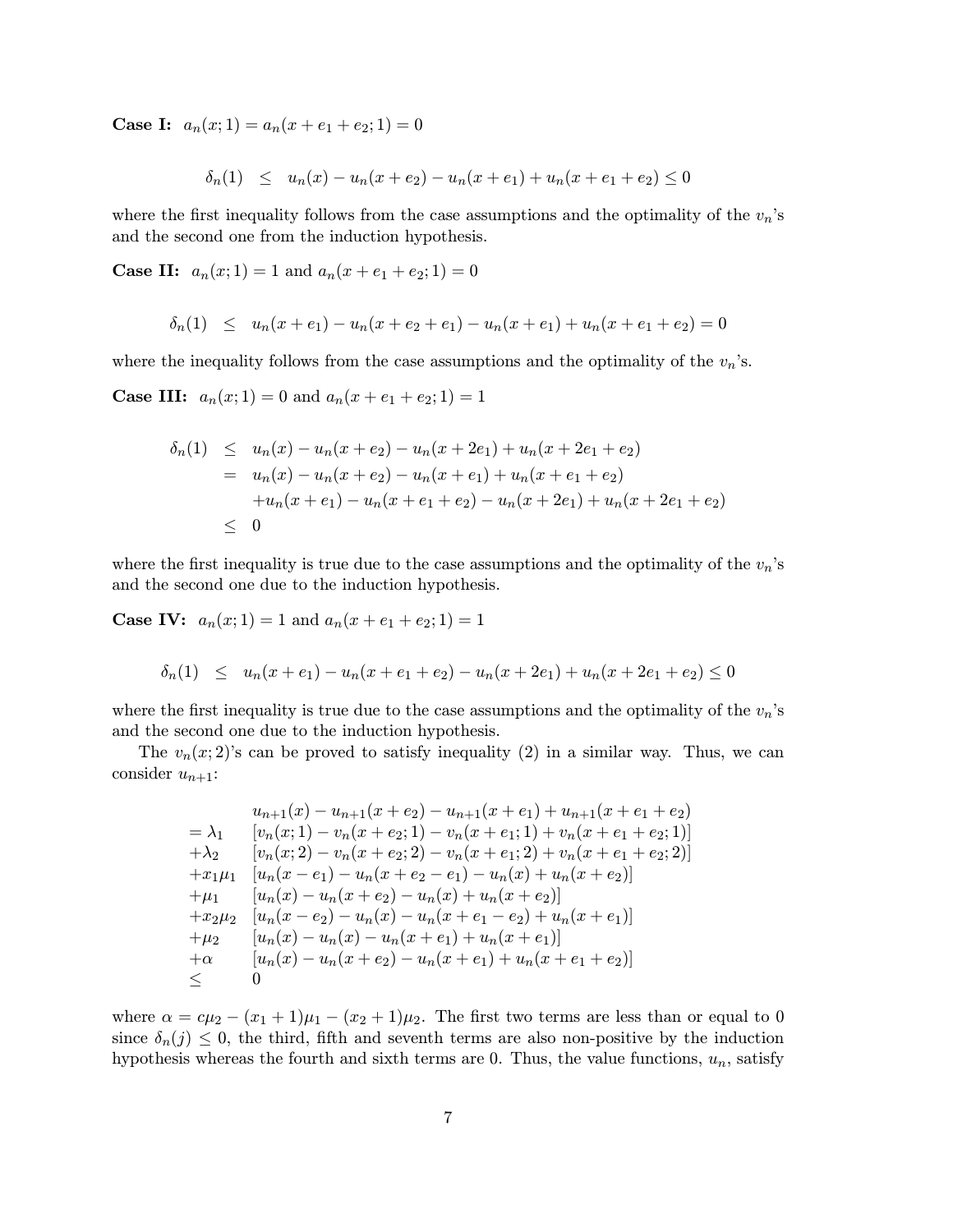inequality (2) for all *n* whenever  $u_0$  does.

Intuitively, we expect that it should be more difficult to accept customers when there are many customers already in the system, and so the benefit of the system due to additional customers should decrease with the number of customers in the system. Lemma 1 shows that the benefit due to an additional class-j customer, i.e.,  $D_n(j0)(x)$ , is decreasing in the number of class-i customers,  $x_i$ ,  $i \neq j$ . This is less than our expectation, since we have not shown that the benefit of an additional class-j customer decreases in the number of class-j customers; which corresponds to the concavity of  $u_n$  in  $x_j$  for fixed  $x_i$ ,  $i \neq j$ . We prove the concavity of  $u_n$  in  $x_2$  for fixed  $x_1$  under very restrictive conditions in Section 6. However, we were not able to prove the concavity of  $u_n$  for all parameters because of the boundary effects. We also note that concavity of the  $u_n$ 's would lead to monotonicity of the thresholds. Nevertheless, one easily sees that Lemma 1 guarantees the existence of an optimal threshold policy:

**Theorem 1** There exist numbers  $\{l_n^i(0),...,l_n^i(c-1)\}_{\{i=1,2\}}$  such that:

$$
a_n(x; 1) = \begin{cases} 0 & \text{: } x_2 \ge l_n^1(x_1) \\ 1 & \text{: } otherwise \end{cases}
$$

$$
a_n(x; 2) = \begin{cases} 0 & \text{: } x_1 \ge l_n^2(x_2) \\ 1 & \text{: } otherwise \end{cases}
$$

### 4 Existence of a preferred class

In this section, we show that under certain conditions customers of one class are admitted to the system whenever there is an idle server; i.e., there exists a preferred class. In determining preferred class(es), the first criterion one thinks of is the well-known  $c\mu$  rule, which translates to our system as the  $r\mu$  rule. Recall that the  $c\mu$  rule is an index rule which always gives priority to a job of class  $i^*$  with the largest value of  $c_i\mu_i$  among the present jobs, where  $c_i$ is the unit holding cost and  $\mu_i$  is average rate of service for class-i customers.  $c_i\mu_i$  is the average cost of having a class-i customer in the system, so the  $c\mu$  rule serves the "most" expensive" customers first. In our problem, this corresponds to admitting all customers of the class which brings the highest average reward,  $r_i\mu_i$ , whenever there is at least one idle server. Under certain conditions, the preferred class is, indeed, determined by the  $r\mu$  rule. However, this rule does not hold for all parameters; we present a counterexample in the next section. Another criterion can be the index rule which uses the immediate reward of each class,  $R_i$ ; but it is easy to see that if class-1 customers are slow enough, the optimal policy may reject them even if their immediate rewards are high. As we see later in this section, each of the criteria favors one of the classes, and neither of them determines a preferred class for all possible parameters.

We present the conditions for class 1 to be preferred in terms of average rewards,  $r_i\mu_i$ 's, and for class 2 in terms of immediate rewards,  $R_i$ 's. We have interpreted the differences  $D_n(j0)(x)$  as the net profit of the system due to an additional class-j customer in state x. In this section, we concentrate on these differences to show that under certain conditions, they are non-negative; which implies that the corresponding class is preferred. We also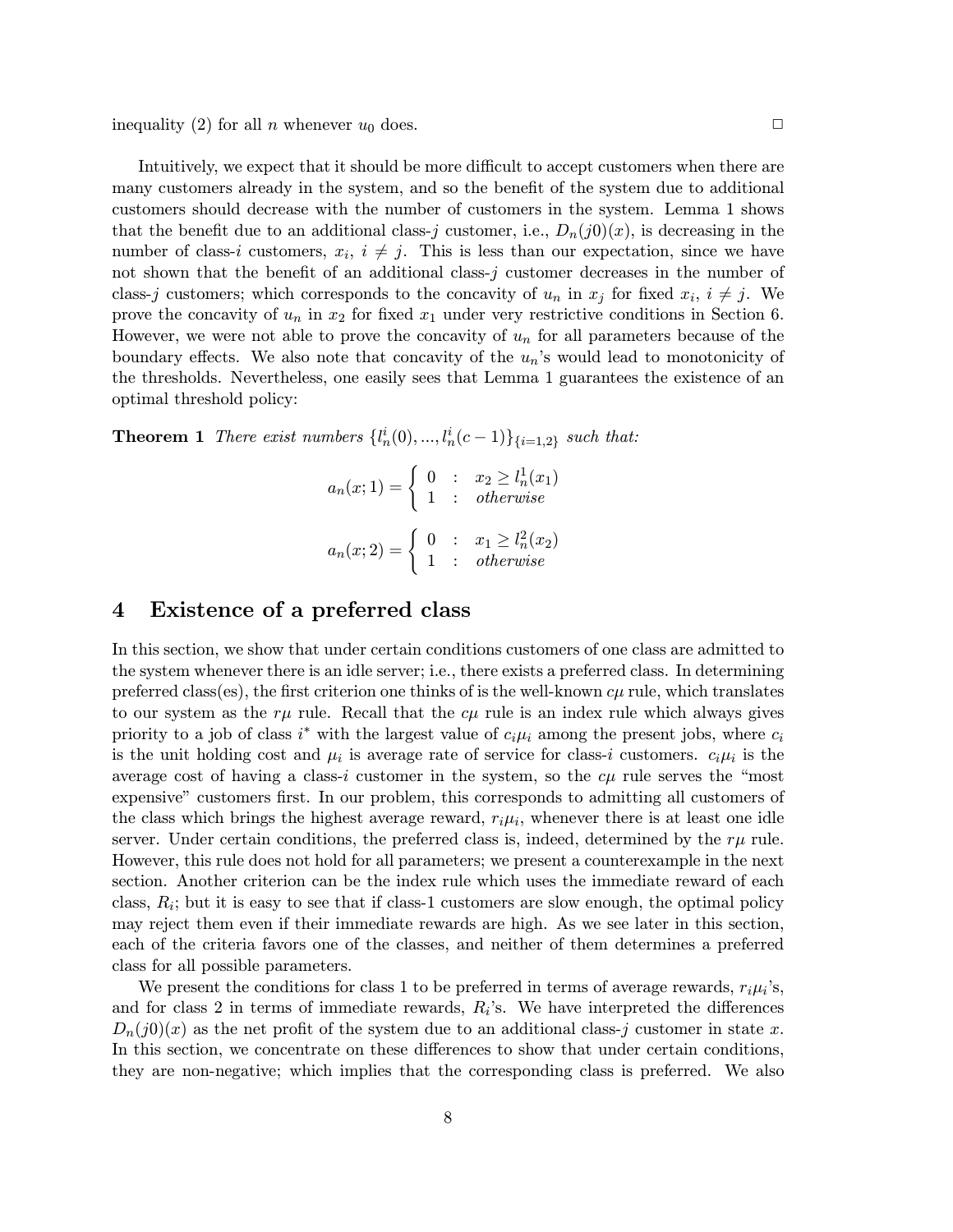consider the quantity  $D_n(12)(x)$ , the effect of changing a class-1 customer in the system to a class-2 customer in state x.

In the proofs of this section, we use, mostly, induction and sample path analysis together. The following  $u_0$ , which is briefly mentioned in Section 2, satisfies all the statements, allowing us to apply the induction:

$$
u_0(x) = x_1 R_1 + x_2 R_2 \qquad \forall x \in \mathcal{S}.
$$
 (3)

This function corresponds to the assumption that the later rewards of customers, who are still in the system at  $n = 0$ , are collected at  $n = 0$ . We, now, give upper bounds on the differences,  $D_n(i0)(x)$  and  $D_n(12)(x)$ :

**Lemma 2** For all  $x \in S$  and for all  $n \geq 0$ :

- (1)  $D_n(i0)(x) \leq R_i$  for  $i = 1, 2$ .
- (2)  $D_n(12)(x) = -D_n(21)(x) \le R_1 R_2$ .

**Proof.** We prove the statements by a sample path analysis.

(1) Assume that system A is in state  $x + e_i$  and system B in x when there are n remaining transitions. We let system A follow the optimal policy,  $\pi$ , and system B imitate all the decisions of system A. We couple the two systems via the service and interarrival times, i.e., except for the additional customer in system A, all the departure and arrival times are the same in both systems. We note that system B can always imitate system A since it always has at least as many free servers as system A does. Then, the difference in the expected returns of systems A and B is only due to the additional customer in system A:

$$
D_n(i0)(x) = u_n(x + e_i) - u_n(x) \le u_n(x + e_i) - u_n^{\pi}(x) = R_i.
$$

where  $u_n^{\pi}(x)$  is the expected discounted return of system B and  $R_i$  is the immediate reward of the additional class-i customer in the system, which will be collected eventually due to the definition of  $u_0$ .

(2) Assume that system A starts in state  $x + e_1$  and system B starts in  $x + e_2$ , where we now couple the additional class-1 customer, say customer  $d_1$ , in system A with the additional class-2 customer, say customer  $d_2$ , as well as all other service and interarrival times, so that, as discussed earlier, if  $d_1$  leaves the system,  $d_2$  also leaves. Then, we can let system A follow the optimal policy and system B imitate all the decisions of system A. Now, again, the difference in the expected discounted returns of system A and B is only due to the addititonal customers in the beginning:

$$
D_n(12)(x) = u_n(x + e_1) - u_n(x + e_2) \le u_n(x + e_1) - u_n(x + e_2) = R_1 - R_2,
$$

with  $u_n^{\pi}(x + e_2)$  the expected discounted return of system B.

Using this lemma, we can present the conditions for class 2 to be preferred:

**Theorem 2** If  $R_2 \ge \frac{\lambda_1}{\lambda_1 + \mu_2 + \beta} R_1$ , then for all  $x \in S$  and for all  $n$ ,  $D_n(20)(x) \ge 0$ , hence class 2 is a preferred class.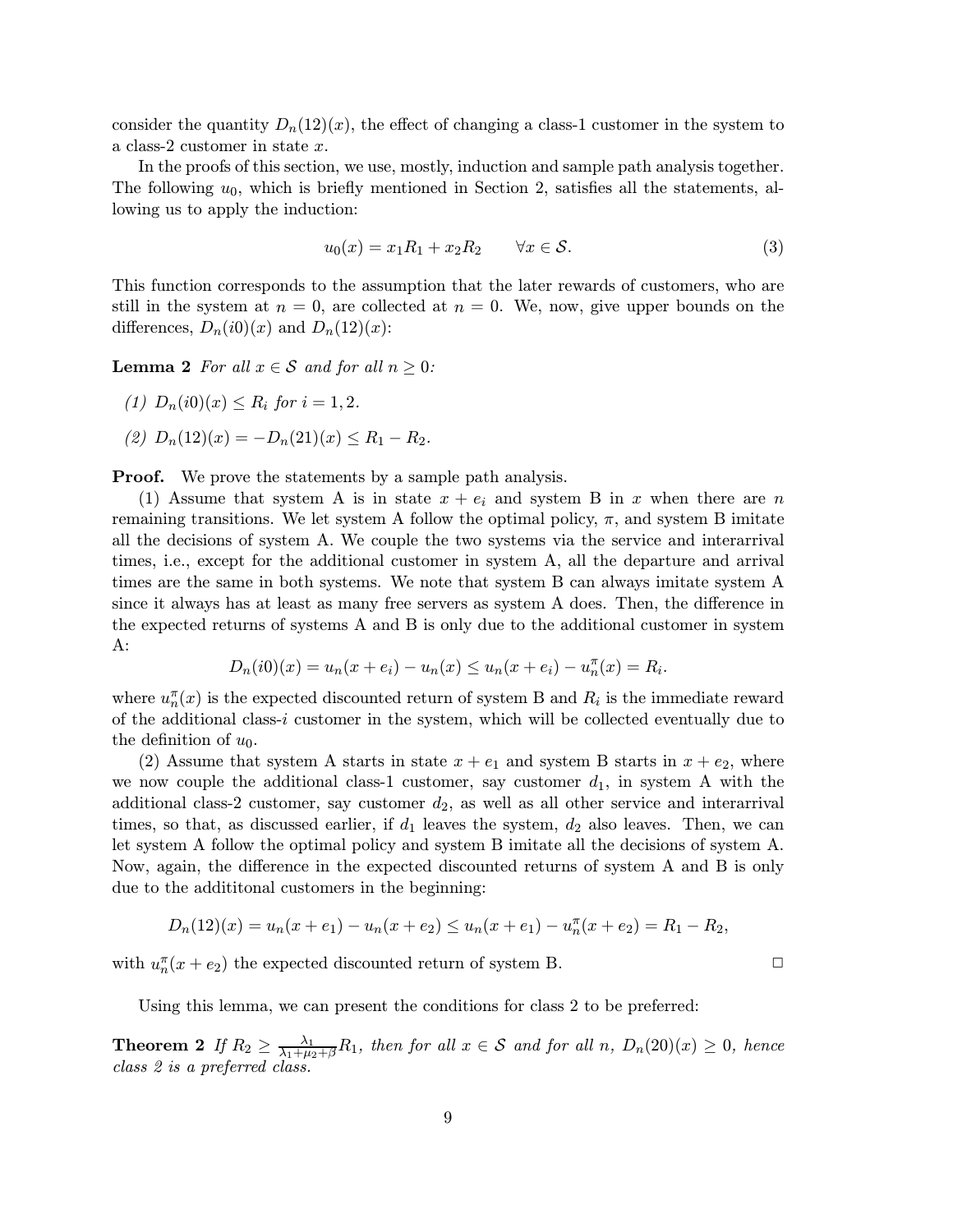**Proof.** Let  $R_2 \ge \frac{\lambda_1}{\lambda_1 + \mu_2 + \beta} R_1$ . We use induction to prove the result. The function  $u_0$ defined by equation (3) clearly satisfies  $D_0(20)(x) \geq 0$  for all  $x \in S$ . So assume that the statement is also true for period n, and consider period  $n + 1$ . Now we use a sample path argument: Let system A be in state  $x + e_2$  and system B in x in period  $n + 1$ . System A rejects all customers in period  $n + 1$  and system B takes the optimal actions. Consider an arrival. If system B also rejects either of the two classes, both systems remain in their current states, preserving the extra class-2 customer which leads to a non-negative difference in the rewards of the two systems due to the induction hypothesis. Acceptance of a class-1 customer to system B leads two systems to two different states  $x + e_2$  and  $x + e_1$ . If a class-2 customer is admitted to system B, then the two systems couple with no difference in reward. With the departure of the additional class-2 customer in system A, the systems again enter the same state but with a return of  $r_2$ , whereas all other service completions keep the extra class-2 customer in system A so that the difference between two systems is at least 0 by the induction hypothesis. Then:

$$
D_{n+1}(20)(x) = u_{n+1}(x+e_2) - u_{n+1}(x)
$$
  
\n
$$
\geq \lambda_1 \min\{D_n(21)(x), 0\} + \lambda_2 \min\{0, D_n(20)(x)\} + \mu_2 r_2
$$
  
\n
$$
+(c-1)\mu_2 \min_{y \in S} \{D_n(20)(y)\}
$$
  
\n
$$
\geq \lambda_1 \min\{R_2 - R_1, 0\} + \lambda_2 \times 0 + \mu_2 r_2
$$
  
\n
$$
+(1 - \lambda_1 - \lambda_2 - \mu_2 - \beta) \times 0
$$
  
\n
$$
\geq \lambda_1 \min\{R_2 - R_1, 0\} + r_2 \mu_2
$$

where the first inequality is due to the coupling, the second inequality follows from part 2 of Lemma 2 and uniformization. If  $R_2 \geq R_1$ , then the statement is proven. Otherwise, we have:

$$
D_{n+1}(20)(x) \geq \lambda_1 (R_2 - R_1) + (\mu_2 + \beta) R_2 = (\lambda_1 + \mu_2 + \beta) R_2 - \lambda_1 R_1 \geq 0
$$

where the last inequality is due to the assumption of the theorem.  $\Box$ 

Thus, whenever  $R_2 \geq \frac{\lambda_1}{\lambda_1 + \mu_2 + \beta} R_1$ , class 2 is a preferred class.  $R_2$  is the immediate reward of class 2.  $\frac{\lambda_1}{\lambda_1+\mu_2+\beta}$  is the probability that a class-1 customer arrives before the system closes down or a class-2 customer finishes service. Then, if the immediate reward of a class-2 customer is higher than the expected reward of waiting for the next class-1 customer, it is more profitable to allocate one of the available servers to an arriving class-2 customer instead of reserving it for a future class-1 customer. We have the following corollary of this result:

**Corollary 1** Whenever  $r_2 \geq r_1$  so that class-2 customers bring higher rewards, and require shorter service times, class-2 customers are preferred.

We derive a similar condition for class 1 to be preferred. However, this requires some more work, since we have to consider a lower bound on the effect of changing a class-1 customer to a class-2 customer as well as the effect of an additional class-1 customer.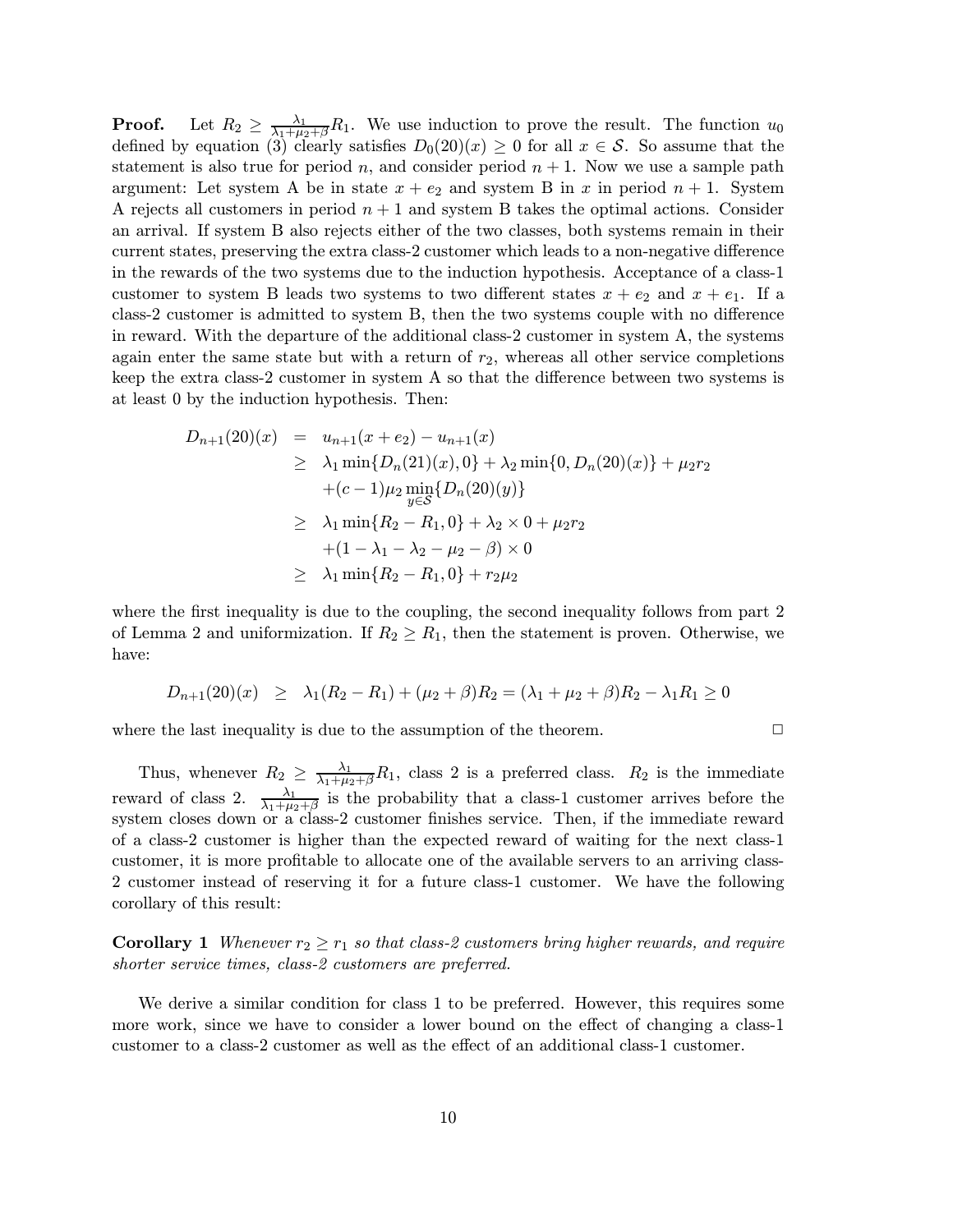**Lemma 3** If  $r_1\mu_1 \geq \frac{\lambda_2}{\lambda_2 + \mu_2 + \beta} r_2\mu_2$ , then for all  $x \in S$  and for all n:

(1) 
$$
D_n(10)(x) \ge 0
$$
.  
(2)  $D_n(12)(x) \ge \frac{r_1\mu_1 - r_2\mu_2}{\mu_2 + \beta}$ .

**Proof.** We use induction on the number of transitions,  $n$ . Both statements are satisfied for  $u_0$  defined by (3). Assume that both are true for n. Now we have to consider two pairs of systems, one for  $D_{n+1}(10)(x)$  and the other for  $D_{n+1}(12)(x)$ .

(1) Consider the first pair: Assume that system A is in state  $x + e_1$  and system B is in x in period  $n + 1$ , and we couple the two systems in such a way that system A rejects all customers in period  $n + 1$ , whereas system B follows the optimal policy. If upon an arrival system B also rejects either of the two classes, both systems remain in their current states, preserving the extra class-1 customer which leads to a non-negative difference in the rewards of the systems due to the induction hypothesis. Acceptance of a class-1 customer to system B leads both systems to enter the same state with no difference in reward. If a class-2 customer is admitted to system B, then the systems move to two different states  $x + e_1$  and  $x + e_2$ . With the departure of the additional class-1 customer in system A, the systems again enter the same state but with a return of  $r_1$ , whereas all other service completions keep the difference between the two systems the same, i.e., the only difference is the extra class-1 customer, so that the difference between the two systems is at least 0 by the induction hypothesis. Then:

$$
D_{n+1}(10)(x) \geq \lambda_1 \min\{D_n(10)(x), 0\} + \lambda_2 \min\{D_n(10)(x), D_n(12)(x)\} + \mu_1 r_1
$$
  
+ $(c\mu_2 - \mu_1) \min_{y \in S} \{D_n(10)(y)\}$   
 $\geq \lambda_1 \times 0 + \lambda_2 \min\{0, D_n(12)(x)\} + \mu_1 r_1$   
+ $(1 - \lambda_1 - \lambda_2 - \mu_1 - \beta) \times 0$   
 $\geq \lambda_2 \min\{\frac{r_1\mu_1 - r_2\mu_2}{\mu_2 + \beta}, 0\} + r_1\mu_1$ 

where the first inequality is due to coupling, the second due to the induction hypothesis for  $D_n(10)(x)$  and uniformization, and finally the third one follows from the induction hypothesis for  $D_n(12)(x)$ . If  $r_1\mu_1 \geq r_2\mu_2$ , the statement is proven; otherwise:

$$
D_{n+1}(10)(x) \ge r_1 \mu_1 \frac{\lambda_2 + \mu_2 + \beta}{\mu_2 + \beta} - \frac{\lambda_2 r_2 \mu_2}{\mu_2 + \beta} \ge 0
$$

where the last inequality is due to the assumption of the theorem. Thus, the first statement is true for all  $x \in \mathcal{S}$  and for all  $n \geq 0$ .

(2) Now consider the second pair of systems: Let system A' be in state  $x+e_1$  and system B' in  $x+e_2$  in period  $n+1$ . System B' takes the optimal actions and system A' imitates all the actions of system  $B'$  in this period. We, as in Lemma 2, couple the additional class-2 customer, say customer  $d_2$ , in system B' with the additional class-1 customer, say customer  $d_1$  in system A', as well as all other service and interarrival times. Then, if  $d_1$  leaves the system, which happens with probability  $\mu_1$ ,  $d_2$  also leaves. The departure of  $d_1$  leads the system to couple with a reward of  $r_1 - r_2$ , the departure of  $d_2$  alone, which happens with probability  $\mu_2 - \mu_1$ , takes the systems to two different states,  $x + e_1$  and x with a reward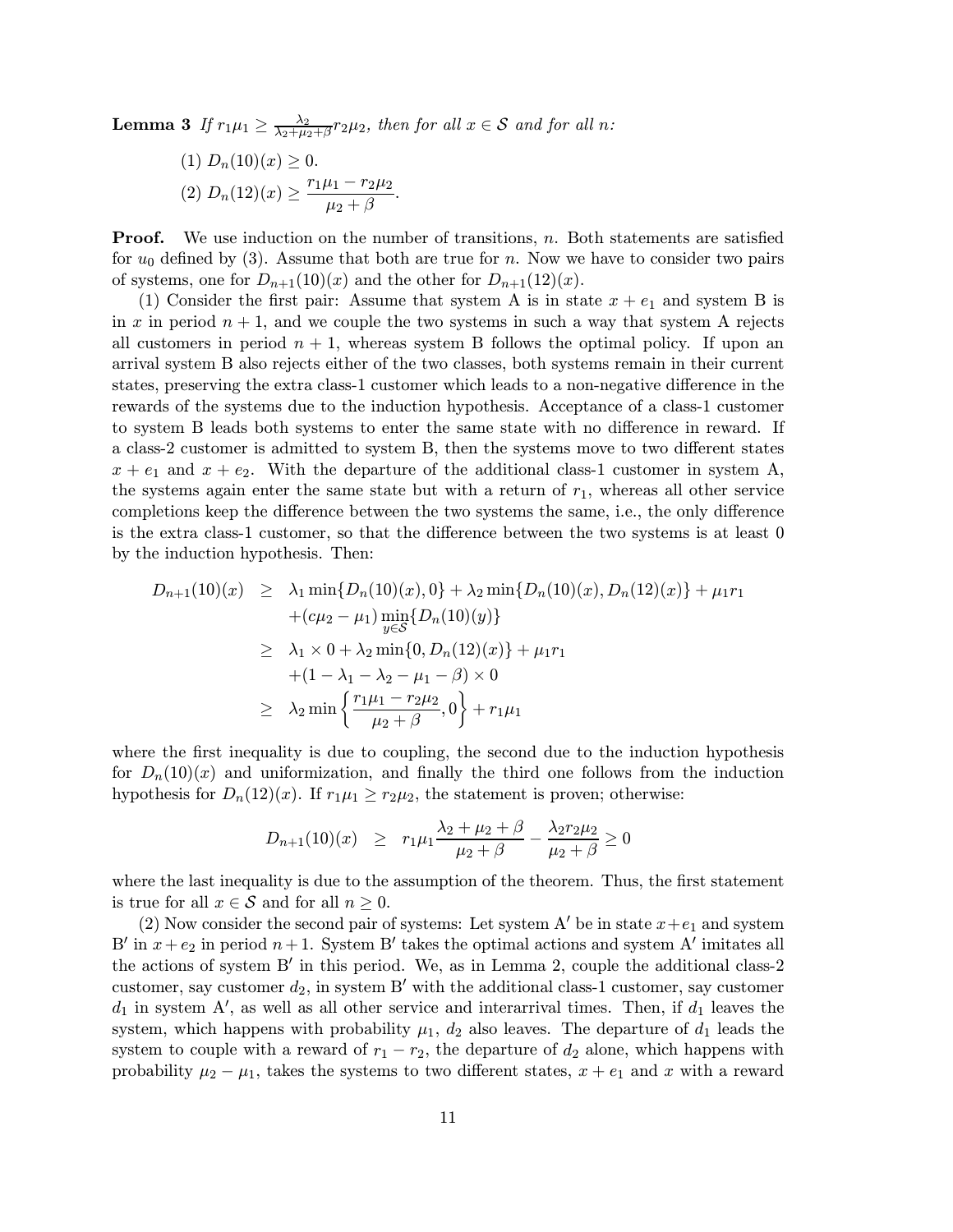of  $-r_2$  and whenever there is any other transition, both systems continue to have their additional customers so that the difference between the two systems is due to changing a class-1 customer to class 2:

$$
D_{n+1}(12)(x) \geq \mu_1(r_1 - r_2) + (\mu_2 - \mu_1)(-r_2 + D_n(10)(x))
$$
  
+ (\lambda\_1 + \lambda\_2 + (c - 1)\mu\_2) min\_{y \in S} {D\_n(12)(y)}  

$$
\geq r_1\mu_1 - r_2\mu_2 + (1 - \mu_2 - \beta) \frac{r_1\mu_1 - r_2\mu_2}{\mu_2 + \beta}
$$
  
= 
$$
\frac{r_1\mu_1 - r_2\mu_2}{\mu_2 + \beta}
$$

where the first inequality is due to the coupling and the second follows by uniformization and the induction hypotheses for both  $D_n(10)(x)$  and  $D_n(12)(x)$ . This proves the second  $\Box$  part of the lemma.  $\Box$ 

This lemma immediately leads to the following theorem which gives the sufficient conditions for class 1 to be preferred:

**Theorem 3** If  $r_1\mu_1 \geq \frac{\lambda_2}{\lambda_2 + \mu_2 + \beta} r_2\mu_2$ , then class 1 is a preferred class.

### 5 A discussion on preferred class and a counterexample

### 5.1 Non-existence of a preferred class

In the previous section, we give sufficient conditions for each class to be preferred. It is easily observed that these conditions are not complementary, i.e., for certain values of parameters our results cannot claim that there exists a preferred class:

Remark 1 If the parameter values are such that:

$$
\frac{\lambda_2 + \mu_2 + \beta}{\lambda_2} < \frac{r_2 \mu_2}{r_1 \mu_1} < \frac{\lambda_1(\mu_2 + \beta)}{(\lambda_1 + \mu_2 + \beta)(\mu_1 + \beta)},\tag{4}
$$

then our results are inconclusive.

We consider a control problem, so it is more likely to consider the system at an operational level, rather than at a strategical or tactical level. This requires  $\beta$  to be small  $(\beta < 0.001)$ , so that for many parameter values the first term in (4) will be larger than the third implying that a preferred class does exist. Whenever there is not a preferred class, we know little about the optimal policy: We still have a threshold policy, and it is also easy to show that the optimal policy has to use all the servers. However, our results, so far, do not guarantee that in each state at least one of the two classes has to be accepted. Of course, this is very counterintuitive, and we conjecture that it is never optimal to reject both of the classes in any state:

Conjecture 1 For all parameter values, there exists no state in which both classes are rejected.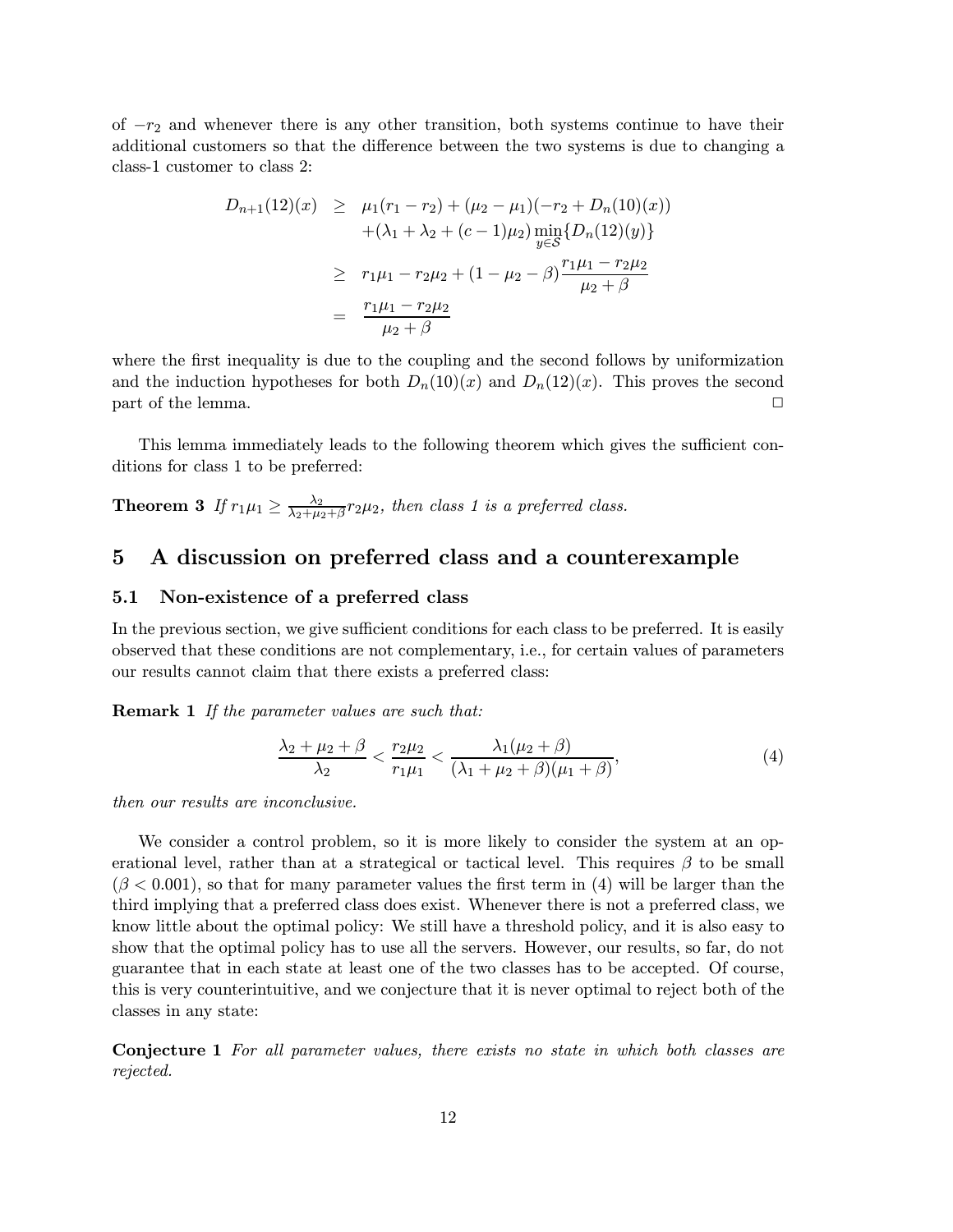It is easier to believe that the system preference may change dynamically, so that it may be optimal to accept either of the classes in some states and reject in the others, i.e., there is not a preferred class. However, we do not believe this:

Conjecture 2 There always exists a preferred class.

### 5.2 A counterexample to the  $r\mu$  rule

We present a counterexample to the  $r\mu$  rule in which class-2 customers are rejected in two of the states, whereas class 1 is accepted in all states, even if the average reward of class 2 is slightly higher than that of class 1. The system has 6 servers. The parameter values are as follows, before normalization:  $\lambda_1 = 3$ ,  $\lambda_2 = 0.01$ ,  $\mu_1 = 0.5$ ,  $\mu_2 = 5$ ,  $r_1 = 2$ ,  $r_2 = 0.202$ and  $\beta = 0$  so that  $r_1\mu_1 = 1$  and  $r_2\mu_2 = 1.01$ . The optimal policy accepts class-1 customers in all states, so class 1 is the preferred class in this example. However, class-2 customers are rejected in states  $(1,4)$  and  $(0,5)$ .

### 5.3 Sufficient conditions for the  $r\mu$  rule

From the results of the previous section, we can easily derive sufficient conditions for the  $r\mu$  rule to determine the preferred class:

#### Corollary 2

If 
$$
\frac{\lambda_1(\mu_2 + \beta)}{(\lambda_1 + \mu_2 + \beta)(\mu_1 + \beta)} \le 1
$$
, then the preferred class is determined by the   
*rr*  $\mu$  *rule.*

**Proof.** If  $r_2\mu_2 \geq r_1\mu_1$ :

$$
\frac{r_2\mu_2}{r_1\mu_1} \ge 1 \ge \frac{\lambda_1(\mu_2 + \beta)}{(\lambda_1 + \mu_2 + \beta)(\mu_1 + \beta)}
$$

so that class 2 is preferred by Theorem 2.

If  $r_1\mu_1 \geq r_2\mu_2$ , then:

$$
\frac{r_2\mu_2}{r_1\mu_1} \le 1 < \frac{\lambda_2 + \mu_2 + \beta}{\lambda_2}
$$

which implies that class-1 customers are preferred by Theorem 3.  $\Box$ 

Note that this corollary gives the sufficient conditions. So, even if the given condition is not satisfied, the class with higher  $r_i\mu_i$  might still be preferred.

### 6 Concavity of the value functions under certain conditions

The system cannot have more than c customers at any time. Thus, as the number of classi customers increases in the system, we expect that thresholds on the number of class-j,  $i \neq j$ , customers decreases. This is, in fact, what we have observed in all the examples we have worked out and it corresponds to the concavity of the  $u_n$ 's in  $x_i$  for fixed  $x_j$ ,  $j \neq i$ .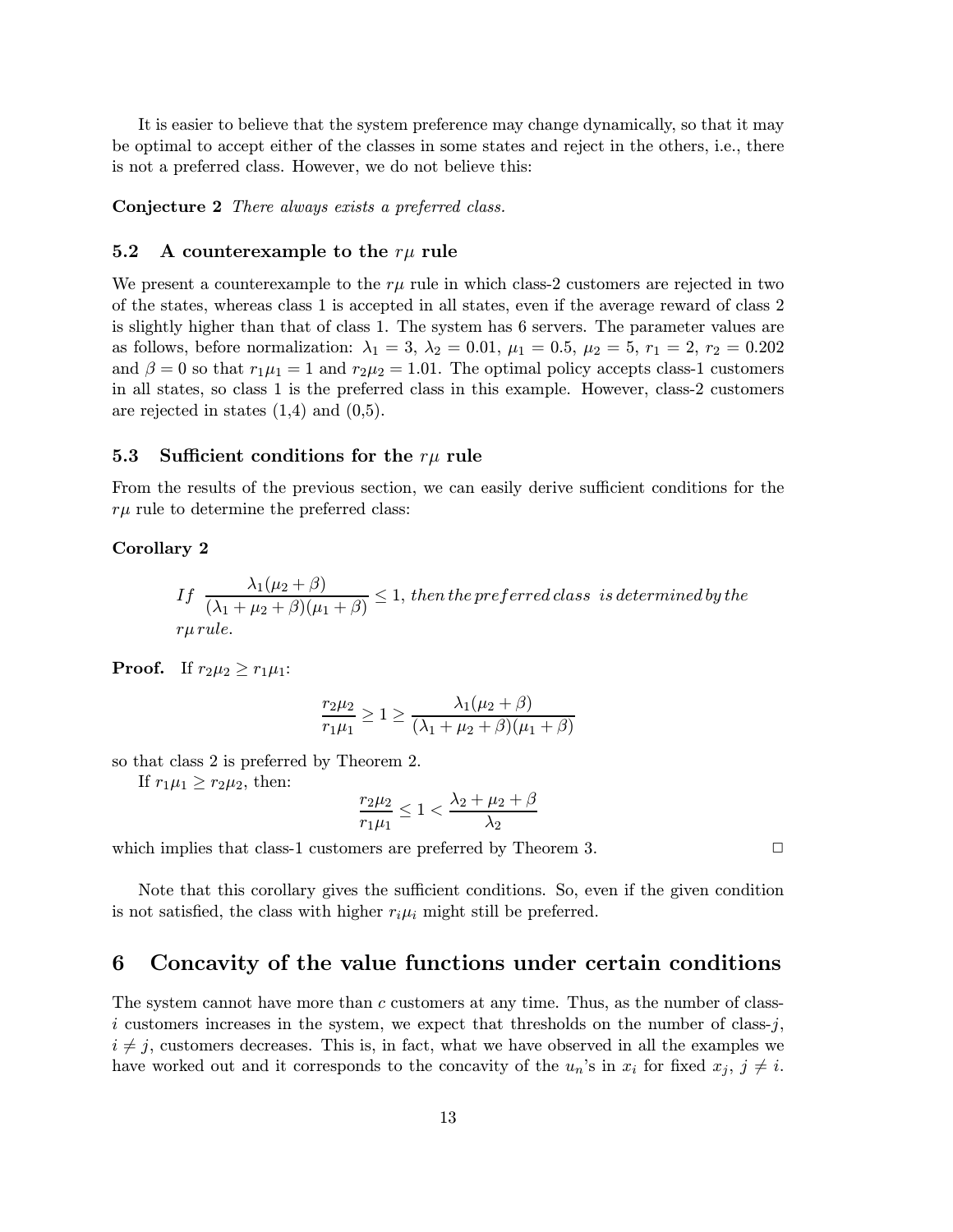However, it is difficult to prove the concavity in full generality because of the boundary effects and state-dependent service rates. We derive explicit expressions for bounds on the differences due to an additional customer,  $D_n(j0)(x)$ , and due to changing the class of a customer,  $D_n(ij)(x)$ , to show the concavity of the  $u_n$ 's in  $x_2$  only under some restrictive conditions on the parameters:

**Condition 1:**

\n
$$
\frac{r_{2}\mu_{2}}{r_{1}\mu_{1}} \leq \frac{\lambda_{1}}{\lambda_{1} + \mu_{1} + \beta} \& \lambda_{1}(\mu_{2} - \mu_{1}) \leq (\mu_{1} + \beta)(\mu_{2} + \beta) \left(1 + \frac{\mu_{2} + \beta}{\lambda_{1}}\right)
$$
\n**Condition 2:**

\n
$$
\frac{\lambda_{1}}{\lambda_{1} + \mu_{1} + \beta} \leq \frac{r_{2}\mu_{2}}{r_{1}\mu_{1}} \leq \frac{\lambda_{1}}{(\lambda_{1} + \mu_{2} + \beta)} \frac{\mu_{2} + \beta}{(\mu_{1} + \beta)} \& \lambda_{1}(\mu_{2} - \mu_{1}) \leq (\mu_{1} + \beta)(\mu_{2} + \beta) \left(1 + \frac{\mu_{2} + \beta}{\lambda_{1} + \lambda_{2}}\right)
$$

We first observe that under either of these conditions class 1 is a preferred class. This is obvious for Condition 1 (see Theorem 3). Now consider Condition 2. It can be easily shown that the second part of Condition 2 is equivalent to:

$$
\frac{\lambda_1}{(\lambda_1 + \mu_2 + \beta)} \frac{\mu_2 + \beta}{(\mu_1 + \beta)} \le 1 + \frac{(\mu_2 + \beta)^2}{(\lambda_1 + \lambda_2)(\lambda_1 + \mu_2 + \beta)}
$$

But then we have:

$$
\frac{\lambda_1(\mu_2+\beta)}{(\mu_1+\beta)(\lambda_1+\mu_2+\beta)} \le 1 + \frac{(\mu_2+\beta)^2}{(\lambda_1+\lambda_2)(\lambda_1+\mu_2+\beta)} \le 1 + \frac{\mu_2+\beta}{\lambda_1+\lambda_2} \le 1 + \frac{\mu_2+\beta}{\lambda_2}.
$$

Thus when Condition 2 is satisfied, we have:

$$
r_2\mu_2 \le \frac{\lambda_2 + \mu_2 + \beta}{\lambda_2} r_1\mu_1
$$

which implies that class 1 is preferred by Theorem 3. Moreover, it is easily observed from Theorem 2 that class 2 is also preferred under Condition 2. Now we can present the following result:

**Lemma 4** Assume that either Condition 1 or Condition 2 is satisfied. Then, for all  $x \in S$ and for all  $n \geq 0$ :

(1) 
$$
u_n(x)
$$
 is concave in  $x_2$  for each fixed  $x_1$ , i.e.,  
\n $D_n(20)(x+e_2) \le D_n(20)(x)$ .  
\n(2)  $R_2 - \frac{\lambda_1}{\lambda_1 + \mu_2 + \beta} R_1 \le D_n(20)(x)$ .

The proof of this lemma is very technical, which requires to derive explicit expressions of a lower bound on  $D_n(20)(x)$  and an upper bound on  $D_n(21)(x)$ . Conclusions of the previous sections do not need these explicit forms, which are very complicated in sight and bring no intuition at all. Thus, we exclude them from the main body of the paper. We present the proof of this lemma along with another lemma in the Appendix. Proofs of both lemmas are based on induction, and they are conceptually straightforward although very tedious.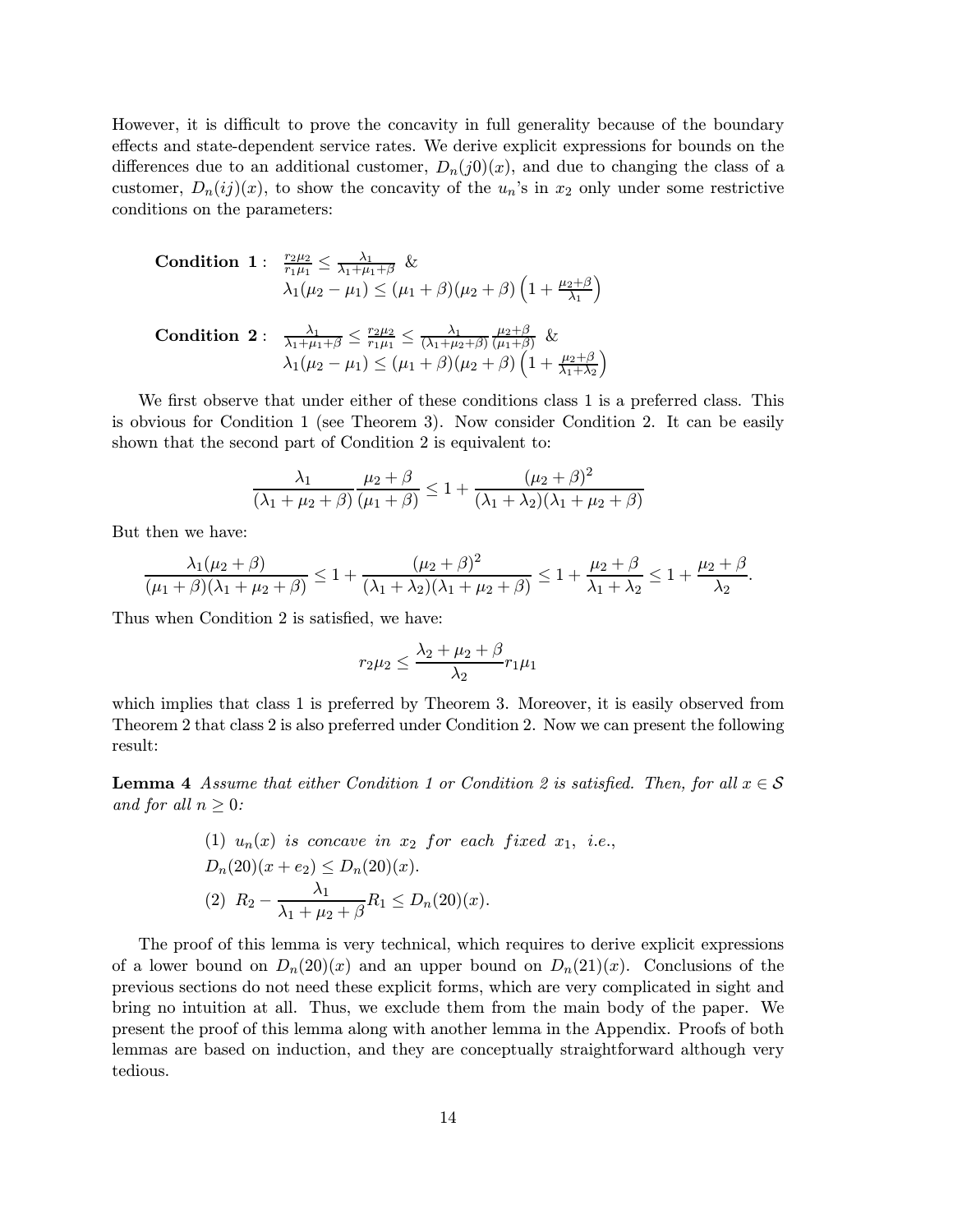Under Condition 2, both class 1 and 2 are preferred so that thresholds for both classes are trivial, i.e.,  $l_n^j(k) = c - k$  for all  $k = 0, ..., c - 1$  for  $j = 1, 2$ . For Condition 1, concavity of the  $u_n$ 's in  $x_2$  guarantees the monotonicity of the thresholds:

**Proposition 1** Assume that Condition 1 holds. Then,  $l_n^2(k)$  is decreasing in k.

**Proof.** By definition of  $l_n^2(k)$ , we have  $a_n(l_n^2(k), k; 2) = 0$ . Then:

$$
u_n\left(l_n^{2}(k), k+2\right) - u_n\left(l_n^{2}(k), k+1\right) \le u_n\left(l_n^{2}(k), k+1\right) - u_n\left(l_n^{2}(k), k\right) < 0
$$

where the first inequality is due to  $a_n(l_n^2(k), k; 2) = 0$  and the second is due to Lemma 4. But then by definition of  $l_n^2(k+1)$ ,  $l_n^2(k+1) \leq l_n^2(k)$ .

### 7 Generalizations and Future Research

Our results still hold when the arrival process is a Markov arrival process (MAP) instead of a Poisson process, see Ormeci (1998) for details. MAPs are defined by Asmussen & Koole (1993) who have also shown that any independent arrival process with multiple classes of customers can be approximated arbitrarily closely by an MAP. The MAPs bring two main benefits: One is to be able to model the departure process of most queueing systems with exponentially distributed sojourn time, which can then be used as input to the loss system we consider. For example, we can define an appropriate MAP to reproduce the main result of Ku & Jordan (1997). Secondly, the MAPs can model many generalizations of the exponential distribution, e.g., phase-type renewal process and Markov Modulated Poisson Process (see Hordijk & Koole (1993)).

We can also consider the system under a general arrival process, which can be modeled as an embedded MDP at arrival epochs. This will generalize the MAPs.

A system with more than two classes is another natural extension to be considered. The arguments used here to determine preferred class(es) can still be used when the number of classes is increased, but the sufficient conditions for a class to be preferred will consist of relations between the rewards and service rates of this class and all the other classes. Moreover, existence of thresholds, in this case, is very difficult to establish. As a result, the extension of our results to systems with more classes is not obvious, and so worthwhile to explore.

We have also considered the system under batch arrivals (see  $\ddot{\text{O}}$ rmeci & Burnetas (1999)). Although some of the results can be replicated exactly for batch arrivals, they are not enough to characterize the optimal policy in terms of thresholds. However, we can still show the existence of a preferred class under certain conditions.

In this paper, we assume that customers of each class bring fixed rewards. In Ormeci, Burnetas & Emmons (1999), we have considered random rewards for each class. We have shown the existence of thresholds. Under random rewards, we cannot specify one class as preferred, since the reward of each customer, even if they are from the same class, varies. However, it is shown that there exist preferred customers under certain conditions, where preferred customers of each class are specified as the customers who bring at least a certain amount of reward.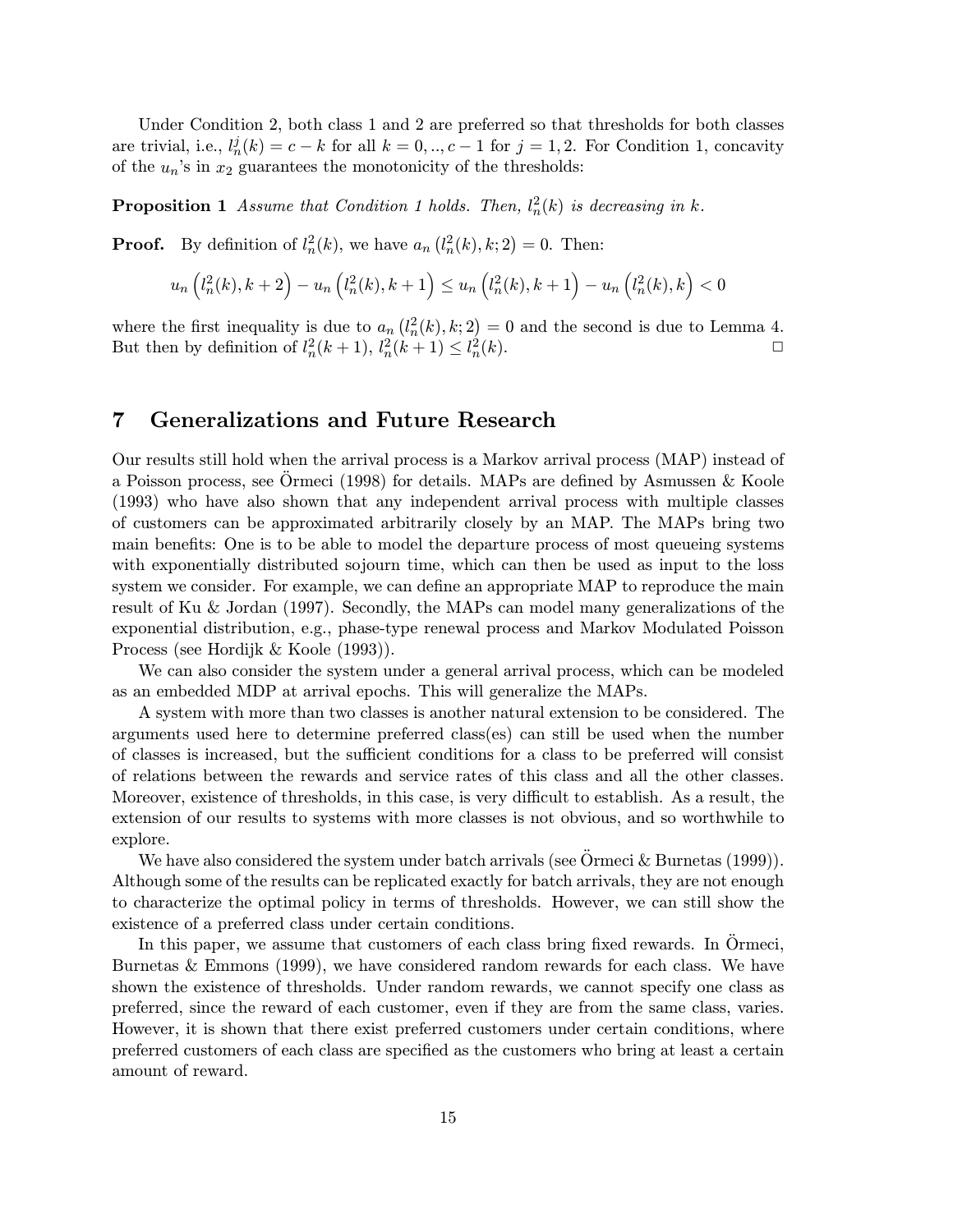Assuming fixed rewards for each class also implies that we have no control over the rewards. However, pricing has been an important issue for the last decades. Thus, we can reverse the roles in the system we have considered so that we do not have the control on the admission but on the reward of an incoming customer, which gives us an indirect admission control. Miller & Buckman (1987) have considered a static transfer pricing problem for one class in an  $M/M/c/c$  system which serves as a model of a service department. More general pricing schemes can be considered, e.g. dynamic pricing can be also allowed as opposed to static pricing.

### References

- Asmussen, S. & Koole, G. M. (1993), ëMarked point processes as limits of markovian arrivals streams', Jour. of Appl. Probab.  $30, 365-372$ .
- Baras, J., Dorsey, A. & Makowski, A. (1985), ëk competing queues with geometric service requirements and linear costs: The  $\mu c$  rule is always optimal', Syst. Control Lett. 6,  $173-180$ .
- Buyukkoc, C., Varaiya, P. & Walrand, J. (1985), 'The  $c\mu$  rule revisited', Adv. in Appl. Prob.  $17, 237-238.$
- Carrizosa, E., Conde, E. & Munoz-Marquez, M. (1998), ëAdmission policies in loss queueing models with heterogeneous arrivals', Management Science 44, 311-320.
- Hordijk, A. & Koole, G. (1993), 'On the optimality of lept and  $\mu c$  rules for parallel processors and dependent arrival processes',  $Adv.$  Appl. Probab.  $25,$  979–996.
- Ku, C. & Jordan, S. (1997), 'Access control to two multiserver loss queues in series', IEEE Transactions on Automatic Control 42, 1017-1023.
- Lippman, S. A. & Ross, S. M.  $(1971)$ , 'The streetwalker's dilemma: A job shop model',  $SIAM$  J. Appl. Math. 20, 336–342.
- Miller, B. (1971), 'A queuing reward system with several customer classes', Management Science 16, 234-245.
- Miller, B. L. & Buckman, A. G. (1987), 'Cost allocation and opportunity costs', Management Science 33,  $626-639$ .
- Ormeci, E. L. (1998), Idling Rules for Queues with Preferred Customers, Ph.D. thesis, Case Western Reserve University, Cleveland.
- Ormeci, E. L. & Burnetas, A. (1999), Admission Policies for a Two Class Loss System with Batch Arrivals, EURANDOM Technical Report 99-052, Eindhoven.
- Ormeci, E. L., Burnetas, A. & Emmons, H. (1999), Admission Policies for a Two Class Loss System with Random Rewards, EURANDOM Technical Report 99-051, Eindhoven.
- Ross, K. W. (1995), Multiservice Loss Models for Broadband Telecommunication Networks, Springer-Verlag, Great Britain.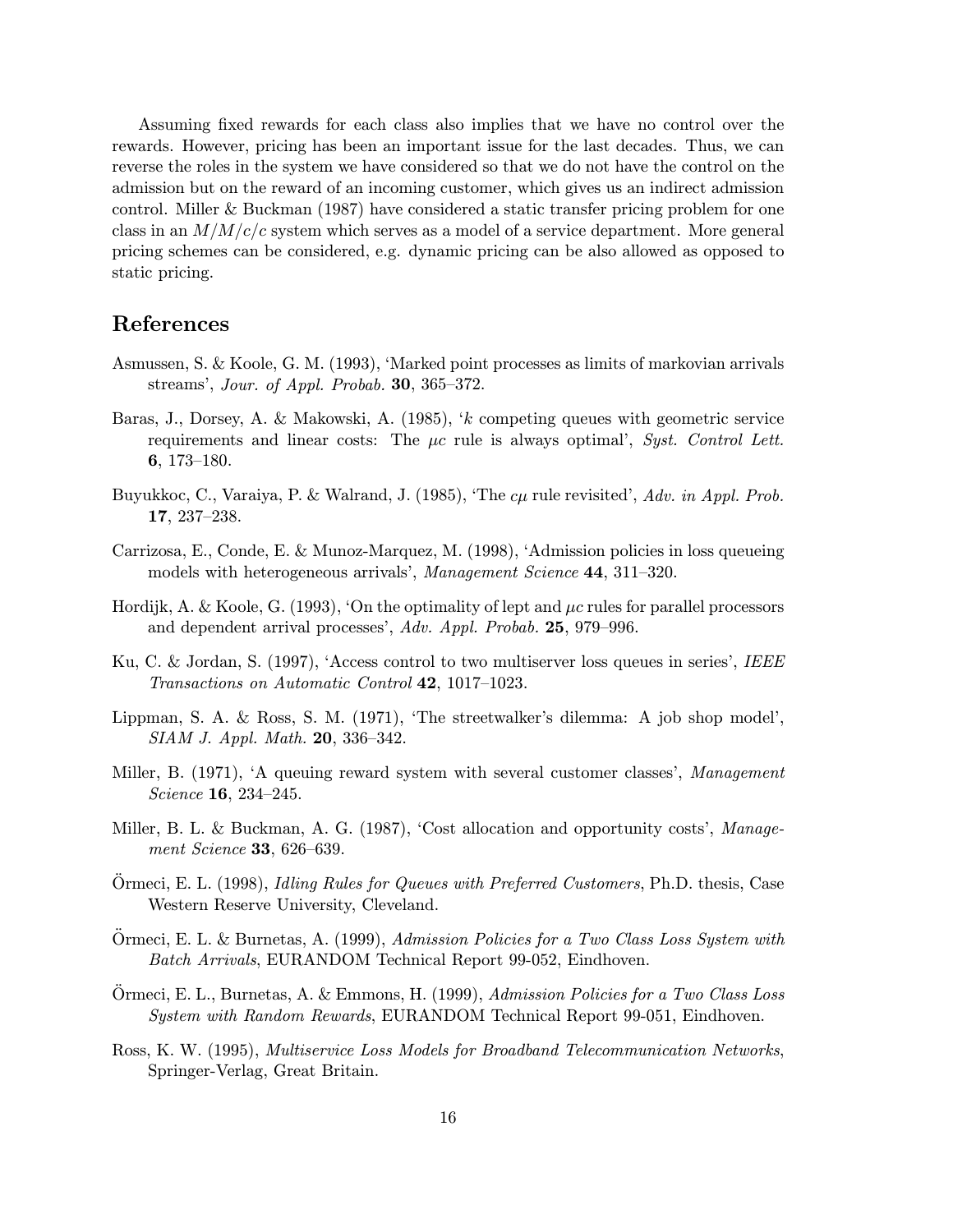Varaiya, P. P., Walrand, J. C. & Buyukkoc, C. (1985), ëExtensions of the multi-armed bandit problem', IEEE Transactions on Automatic Control 30, 426-439.

Walrand, J. (1988), *Introduction to Queueing Networks*, Prentice Hall, Englewood Cliffs, N.J.

# 8 Appendix

We want to prove Lemma 4. For this, we first define  $D_n^{min}(ij)$  and  $D_n^{max}(ij)$  as a lower and an upper bound, respectively, on the differences  $D_n(ij)(x)$ , so that for all n:

$$
D_n^{min}(ij) \le D_n(ij)(x) \le D_n^{max}(ij) \qquad \forall x \in \mathcal{S}
$$

Now, we need to prove the following lemma, which will be used in the proof of Lemma 4.

#### Lemma 5

(1) If 
$$
\frac{\lambda_1}{\lambda_1 + \mu_1 + \beta} \le \frac{r_2 \mu_2}{r_1 \mu_1} \le \frac{\lambda_2 + \mu_2 + \beta}{\lambda_2}
$$
, then for all  $x \in S$ ,  
for all  $n \ge 0$ :  

$$
D_n^{min}(12) = \frac{r_1 \mu_1(\lambda_1 + \lambda_2 + \mu_2 + \beta) - r_2 \mu_2(\lambda_1 + \lambda_2 + \mu_1 + \beta)}{(\lambda_1 + \lambda_2 + \mu_2 + \beta)(\mu_1 + \beta) + \lambda_1(\mu_2 - \mu_1)} \le D_n(12)(x)
$$
  
&  $0 \le D_n^{min}(10) = \frac{r_1 \mu_1(\lambda_2 + \mu_2 + \beta) - r_2 \mu_2 \lambda_2}{(\lambda_1 + \lambda_2 + \mu_2 + \beta)(\mu_1 + \beta) + \lambda_1(\mu_2 - \mu_1)} \le D_n(10)(x)$ .  
(2) If  $\frac{r_2 \mu_2}{r_1 \mu_1} \le \frac{\lambda_1}{\lambda_1 + \mu_1 + \beta}$ , then for all  $x \in S$  for all  $n \ge 0$ :  

$$
D_n^{min}(12) = \frac{r_1 \mu_1(\lambda_1 + \mu_2 + \beta)}{(\lambda_1 + \mu_1 + \beta)(\mu_2 + \beta)} - \frac{r_2 \mu_2}{\mu_2 + \beta} \le D_n(12)(x)
$$
 and  

$$
0 \le D_n^{min}(10) = \frac{r_1 \mu_1}{\lambda_1 + \mu_1 + \beta} \le D_n(10)(x).
$$

**Proof.** We only give a sketch of the proof: We consider the differences  $D_n(12)(x)$ and  $D_n(10)(x)$  simultaneously, and use the same sample path analysis as in the proof of Lemma 3. We consider two pairs of systems at the same time, one pair for  $D_n(12)(x)$ and the other for  $D_n(10)(x)$ .  $D_n^{min}(12)$  and  $D_n^{min}(10)$  are lower bounds for  $D_n(12)(x)$  and  $D_n(10)(x)$ , respectively, whereas in Lemma 3, lower bound for  $D_n(10)(x)$  is 0, and for  $D_n(12)(x)$  it is  $\frac{r_1\mu_1-r_2\mu_2}{\mu_2+\beta}$ . Thus, in this lemma, both lower bounds have more complicated expressions under each of the conditions. However, this does not affect the method of the proof, so that after replacing these lower bounds appropriately, the proof proceeds exactly in the same way as Lemma 3.  $\Box$ 

Now, we are ready to prove Lemma 4:

**Lemma 4** Assume that either Condition 1 or Condition 2 is satisfied. Then, for all  $x \in S$ and for all  $n \geq 0$ :

(1) 
$$
u_n(x)
$$
 is concave in  $x_2$  for each fixed  $x_1$ , i.e.,  
\n $D_n(20)(x+e_2) \le D_n(20)(x)$ .  
\n(2)  $R_2 - \frac{\lambda_1}{\lambda_1 + \mu_2 + \beta} R_1 \le D_n(20)(x)$ .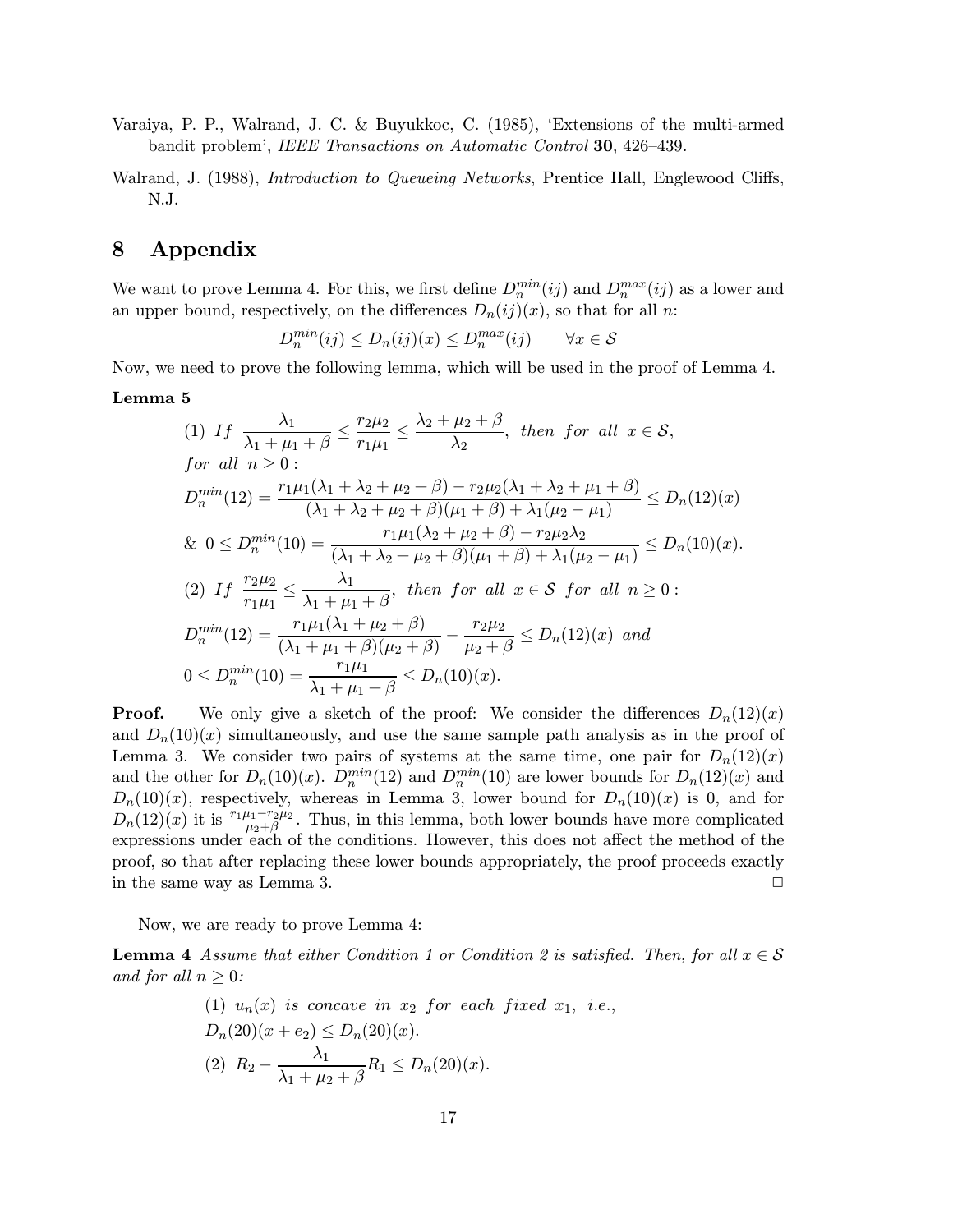**Proof.** We show both statements together by induction on the remaining number of transitions under either of the two conditions. Let  $u_0$  be defined by (3). Then, all claims are true for  $n = 0$ . Now assume for n.

Assume that Condition 1 is true. We first show that  $v_n(.; j)$ 's also satisfy the monotonicity in part (1). Consider  $v_n(.; 1)$ 's. We differentiate the cases when all the servers are occupied and when there is at least one free server. If  $x_1 + x_2 + 2 < c$ :

$$
v_n(x + 2e_2; 1) - v_n(x + e_2; 1) = u_n(x + e_1 + 2e_2) - u_n(x + e_1 + e_2)
$$
  
\n
$$
\leq u_n(x + e_1 + e_2) - u_n(x + e_1)
$$
  
\n
$$
= v_n(x + e_2; 1) - v_n(x; 1)
$$

where the inequality follows from the induction hypothesis and the rest is due to the fact that class 1 is preferred under either of the assumed conditions. If  $x_1 + x_2 + 2 = c$ , we consider the right and left hand sides of the inequality separately:

$$
v_n(x + e_2; 1) - v_n(x; 1) = u_n(x + e_1 + e_2) - u_n(x + e_1) \ge D_n^{min}(20)
$$
  

$$
v_n(x + 2e_2; 1) - v_n(x + e_2; 1) = u_n(x + 2e_2) - u_n(x + e_1 + e_2)
$$
  

$$
\le D_n^{max}(21)
$$

by definition of  $D_n^{max}(ij)$  and  $D_n^{min}(ij)$ . Thus if  $D_n^{min}(20) \ge D_n^{max}(21)$ , then the desired inequality is satisfied. From Lemma 5, part (2) (note that  $D_n^{max}(21) = -D_n^{min}(12)$ ),  $D_n^{min}(20) \ge D_n^{max}(21)$  if and only if

$$
\frac{\lambda_1 r_1 \mu_1}{(\mu_1 + \beta)(\lambda_1 + \mu_2 + \beta)} \le \frac{r_1 \mu_1 (\lambda_1 + \mu_2 + \beta)}{(\lambda_1 + \mu_1 + \beta)(\mu_2 + \beta)} \iff
$$
  

$$
\lambda_1 (\lambda_1 + \mu_1 + \beta)(\mu_2 + \beta) \le (\lambda_1 + \mu_2 + \beta)^2 (\mu_1 + \beta)
$$
  

$$
0 \le (\mu_2 + \beta)(\mu_1 + \beta)(\lambda_1 + \mu_2 + \beta) - \lambda_1^2 (\mu_2 - \mu_1)
$$

which is true by the second part of Condition 1.

Now we consider  $v_n(.; 2)$ 's. Due to the induction hypothesis, we can have only three different cases for  $a_n(x+2e_2; 2)$  and  $a_n(x; 2)$  since  $a_n(x; 2) = 0$  and  $a_n(x+2e_2; 2) = 1$  is not allowed. When the actions are the same for both states  $(x + 2e_2)$  and x, the statement is obviously true by the induction hypothesis. Hence we need to consider only the case with  $a_n(x; 2) = 1$  and  $a_n(x + 2e_2; 2) = 0$ :

$$
v_n(x; 2) - v_n(x + e_2; 2) - v_n(x + e_2; 2) + v_n(x + 2e_2; 2) \le
$$
  

$$
u_n(x + e_2) - u_n(x + e_2) - u_n(x + 2e_2) + u_n(x + 2e_2) = 0
$$

where the inequality follows from the optimality of  $v_n$ 's.

Now we can consider  $u_{n+1}$ 's:

$$
u_{n+1}(x) - 2u_{n+1}(x + e_2) + u_{n+1}(x + 2e_2)
$$
  
=  $\lambda_1[v_n(x; 1) - 2v_n(x + e_2; 1) + v_n(x + 2e_2; 1)]$   
+  $\lambda_2[v_n(x; 2) - 2v_n(x + e_2; 2) + v_n(x + 2e_2; 2)]$   
+  $x_1\mu_1[u_n(x - e_1) - 2u_n(x - e_1 + e_2) + u_n(x - e_1 + 2e_2)]$   
+  $x_2\mu_2[u_n(x - e_2) - 2u_n(x) + u_n(x + e_2)]$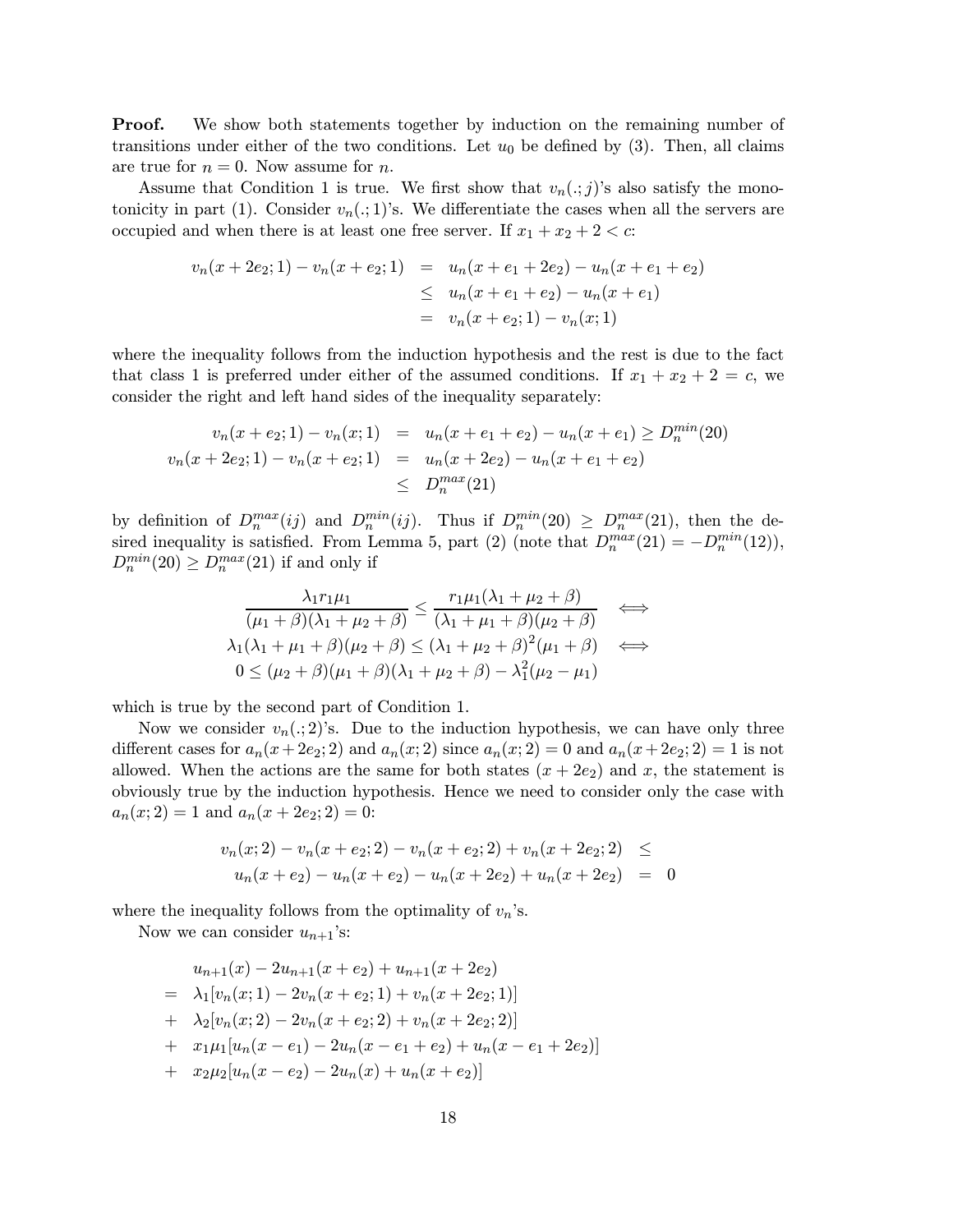+ 
$$
\mu_2[u_n(x) - 2u_n(x) + u_n(x + e_2)]
$$
  
+  $\mu_2[u_n(x) - 2u_n(x + e_2) + u_n(x + e_2)]$   
+  $[(c - x_1 - x_2 - 2)\mu_2 + x_1(\mu_2 - \mu_1)][u_n(x) - 2u_n(x + e_2) + u_n(x + 2e_2)] \ge 0$ 

where the first two terms are non-positive since we have shown that  $v_n$ 's satisfy the given inequality, the third, fourth and seventh terms are non-positive by the induction hypothesis and fifth and sixth terms cancel out each other. Thus part  $(1)$  is true for all n under Condition 1.

Now we show that part (2) is also true under Condition 1. For  $v_n(.; 1)$ , we have:

$$
v_n(x+e_2;1) - v_n(x;1) \geq \min\{u_n(x+e_1+e_2) - u_n(x+e_1),
$$
  
\n
$$
u_n(x+e_2) - u_n(x+e_1)\}
$$
  
\n
$$
\geq \min\{D_n^{\min}(20), D_n^{\min}(21)\} = D_n^{\min}(21),
$$

where the first inequality is due the fact that  $a_n(x; 1) = 1$  whenever  $x_1 + x_2 < c$  and  $a_n(x; 1) = 0$  if  $x_1 + x_2 = c$ , the second is due to definitions of  $D_n^{min}(20)$  and  $D_n^{min}(12)$  and finally the last equality follows since  $D_n^{min}(21) = -D_n^{max}(12) = R_2 - R_1 \leq D_n^{min}(20)$  by Lemma 2, which is easily verified.

For  $j = 2$ , we first observe that  $D_n^{min}(20) \leq 0$ :

$$
\frac{r_2\mu_2}{\mu_2+\beta} - \frac{\lambda_1r_1\mu_1}{(\lambda_1+\mu_2+\beta)(\mu_1+\beta)} \le 0
$$

by the assumption on  $r_2\mu_2/r_1\mu_1$ . Then:

$$
v_n(x+e_2; 2) - v_n(x; 2) \geq \min\{u_n(x+e_2) - u_n(x), u_n(x+e_2) - u_n(x+e_2),
$$
  

$$
u_n(x+2e_2) - u_n(x+e_2)\}
$$
  

$$
\geq \min\{D_n^{min}(20), 0\} = D_n^{min}(20)
$$

where the first inequality is due to statement (1) which does not allow  $a_n(x; 2) = 0$  and  $a_n(x+e_2; 2) = 1$  simultaneously, the second inequality is by definition of  $D_n^{min}(20)$  and last equality follows from the above observation,  $D_n^{min}(20) \leq 0$ . Then, for  $u_{n+1}$ , we have:

$$
D_{n+1}(20)(x) \ge r_2\mu_2 + \lambda_1 D_n^{min}(21) + \lambda_2 D_n^{min}(20) + (c - 1)\mu_2 D_n^{min}(20)
$$
  
=  $r_2\mu_2 + \lambda_1 \left[ \frac{r_2\mu_2}{\mu_2 + \beta} - \frac{r_1\mu_1}{\mu_1 + \beta} \right] + (1 - \lambda_1 - \mu_2 - \beta)D_n^{min}(20)$   
=  $D_n^{min}(20) + \frac{(\lambda_1 + \mu_2 + \beta)r_2\mu_2}{\mu_2 + \beta} - \frac{\lambda_1r_1\mu_1}{\mu_1 + \beta}$   
 $-(\lambda_1 + \mu_2 + \beta)D_n^{min}(20)$   
=  $D_n^{min}(20)$ 

where all relations follow from the induction hypothesis, uniformization and some algebra.

Thus, both statements are proven under Condition 1.

Now suppose that Condition 2 is satisfied. We only need to show that we still have  $D_n^{min}(20) \ge D_n^{max}(21)$  since the rest of the proof depends only on the observation that class